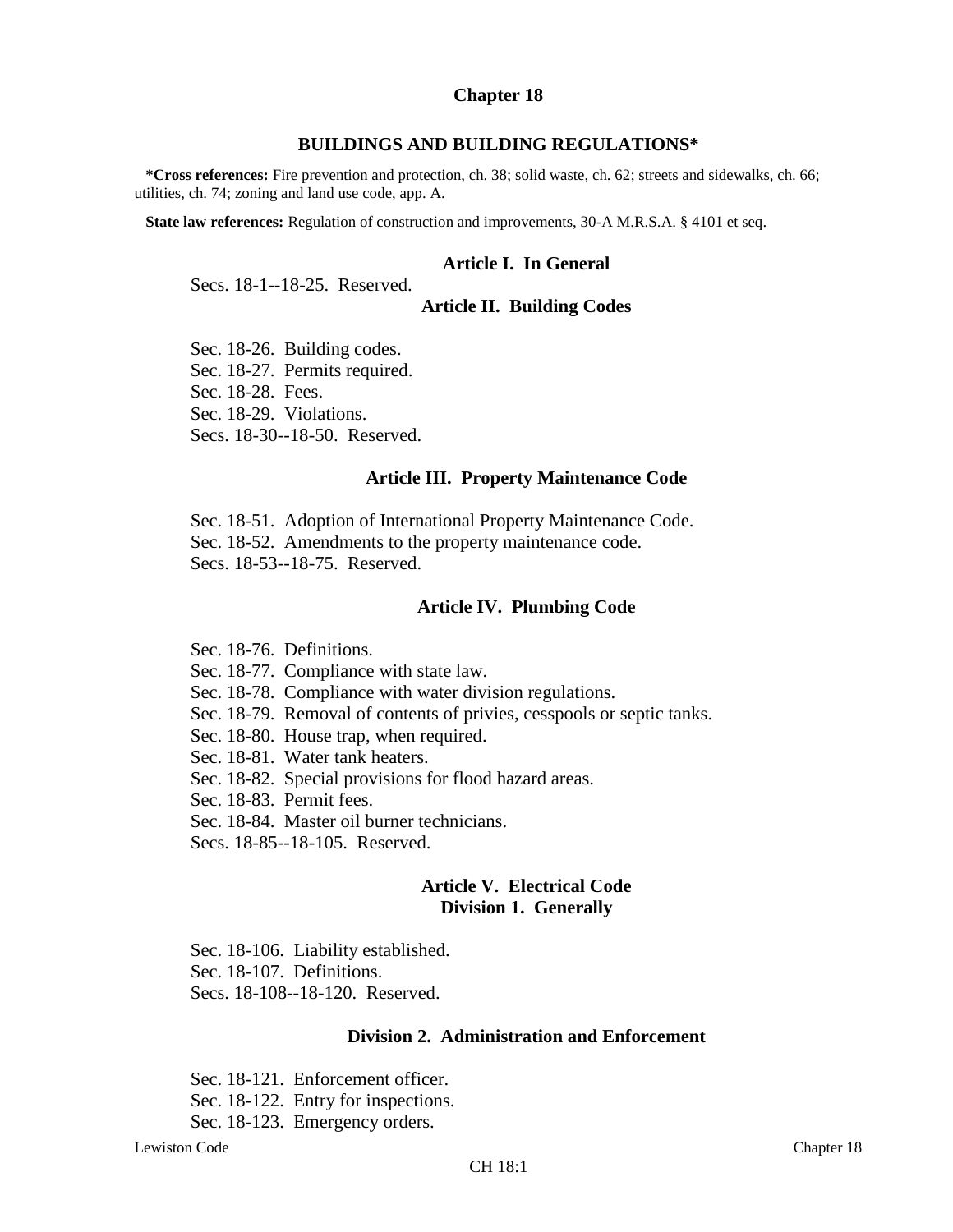- Sec. 18-124. Violation orders.
- Sec. 18-125. Appeals.
- Sec. 18-126. Stop work order.
- Sec. 18-127. Penalty for violation of article.
- Sec. 18-128. Relief from personal liability.
- Secs. 18-129--18-140. Reserved.

#### **Division 3. Permits and Inspections**

- Sec. 18-141. Permit required; exceptions.
- Sec. 18-142. Application for permit.
- Sec. 18-143. Prerequisites to issuance of permit.
- Sec. 18-144. Fee required.
- Sec. 18-145. Installation limited to that described in application.
- Sec. 18-146. Transferability.
- Sec. 18-147. Suspension of permits.
- Sec. 18-148. Prerequisites for electrical installations.
- Sec. 18-149. Proof of licensure.
- Sec. 18-150. Installations without a permit.
- Sec. 18-151. Inspection of wiring before concealment; responsibility.
- Sec. 18-152. Application for inspection; examination of work.
- Sec. 18-153. Statement of defects.
- Sec. 18-154. Certificate of inspection required.
- Sec. 18-155. Schedule of fees for electrical permits.
- Secs. 18-156--18-170. Reserved.

# **Division 4. Standards**

- Sec. 18-171. Installations.
- Sec. 18-172. Aluminum wire.
- Sec. 18-173. Service entrance equipment; switches, conduit.
- Sec. 18-174. Fustat plugs or circuit breakers required.
- Sec. 18-175. Installation of rigid conduit.
- Secs. 18-176--18-185. Reserved.

# **Division 5. Poles and Wires**

- Sec. 18-186. Supports required; owner's consent when buildings are used.
- Sec. 18-187. Safe carrying of wires required.
- Sec. 18-188. Disposition of scraps, unused coils, loose ends regulated.

Secs. 18-189--18-199. Reserved.

# **Article VI. Registration Requirement for Multi-Family Buildings**

Sec. 18-200. Purpose; intent. Sec. 18-201. Definitions. Sec. 18-202. Applicability; exception.

Sec. 18-203. Registration required.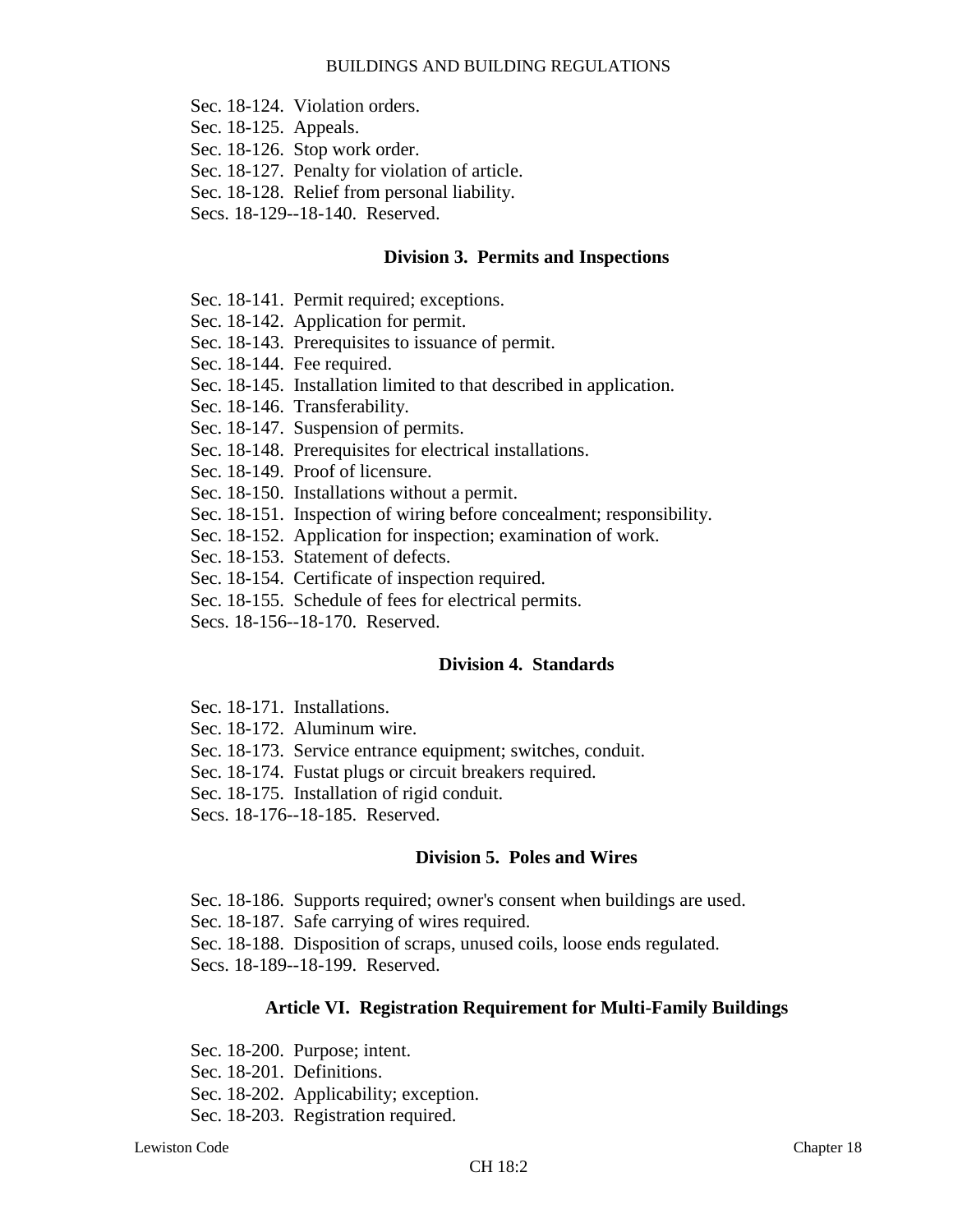- Sec. 18-204. Renewal; term.
- Sec. 18-205. Registration process and requirements.
- Sec. 18-206. Rejection of registration.
- Sec. 18-207. Unregistered multi-family buildings.
- Sec. 18-208. Appeals.
- Sec. 18-209. Severability.
- Secs. 18-210--18-229. Reserved.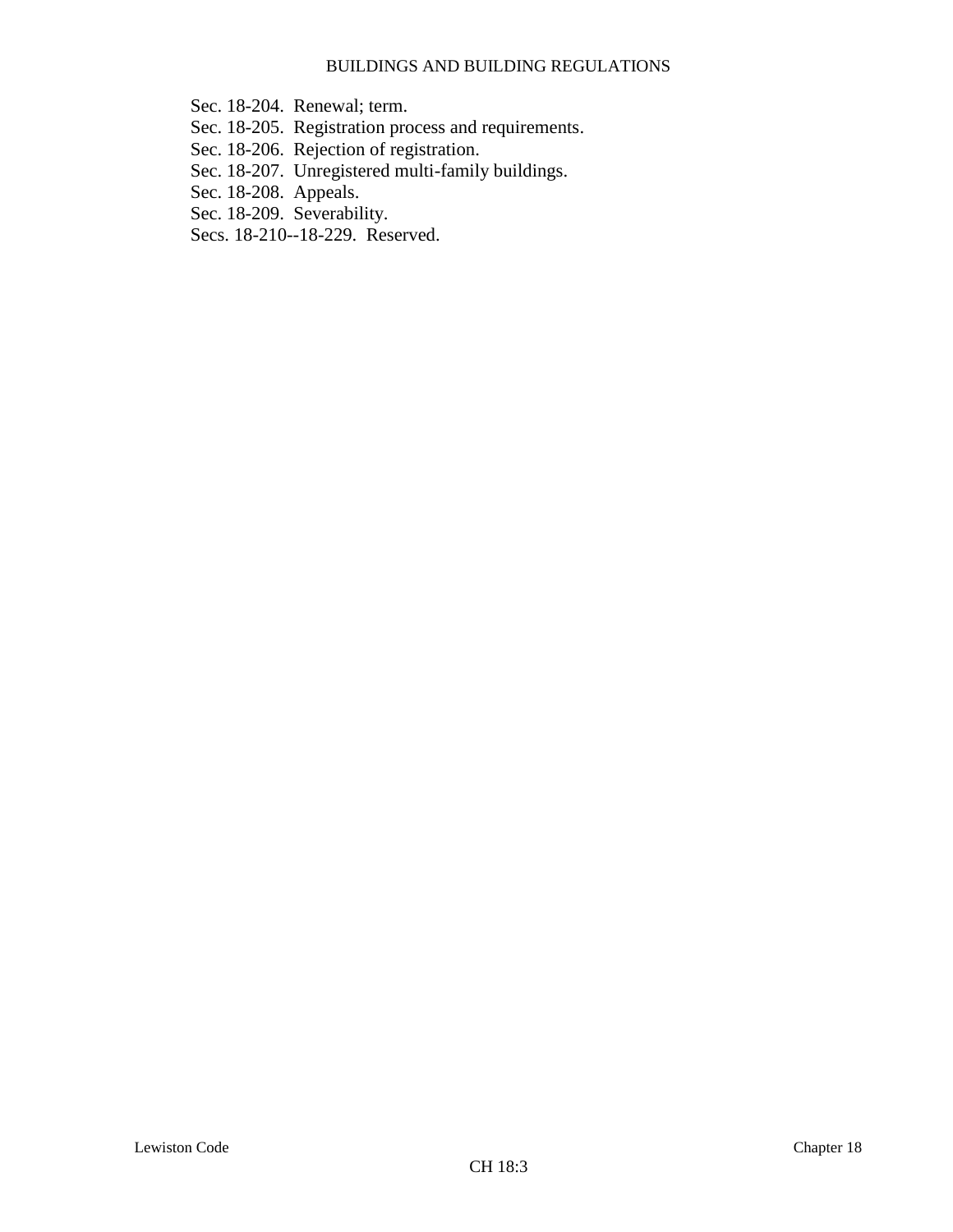# **ARTICLE I. IN GENERAL**

### **Secs. 18-1--18-25. Reserved.**

# **ARTICLE II. BUILDING CODES**

#### **Sec. 18-26. Building codes.**

The City of Lewiston administers and enforces the provisions of the Maine Uniform Building and Energy Code pursuant to Title 10, chapter 1103 and Title 25, chapters 313 and 314 of the Maine Statutes and 16-642 CMR chapters 1-6 of the Maine Department of Public Safety Agency Rules.

(Ord. No. 92-15, § 7-1, 8-13-92; Ord. No. 05-01, 3-10-05; Ord. 15-03, 04-02-15)

#### **Sec. 18-27. Permits required.**

Any owner or authorized agent who intends to construct, enlarge, alter, move, demolish, or change the occupancy of a building or structure, or to erect, install, enlarge, alter, repair remove, convert or replace any electrical, gas, mechanical or plumbing system, the installation of which is regulated by the Maine Uniform Building and Energy Code, or cause any such work to be done, shall first make application to the building official and obtain the required permit. (Ord. 15-03, 04-02-15)

# **Sec. 18-28. Fees.**

**(a) Payment of fees.** A permit shall not be valid until the fees prescribed by the Lewiston City Council have been paid, nor shall an amendment to a permit be released until the additional fee, if any, has been paid.

**(b) Schedule of permit fees.** On buildings, structures, or alterations requiring a permit, a fee for each permit shall be paid as required in accordance with the schedule as established by the Lewiston City Council.

**(c) Building permit valuations.** The applicant for a permit shall provide an estimated permit value at time of application. Permit valuations shall include total value of work, including materials and labor, for which the permit is being issued, such as electrical, gas, mechanical, plumbing equipment and permanent systems. If, in the opinion of the building official, the valuation is underestimated on the application, final building permit valuation shall be set by the building official utilizing *Means Square Foot Costs* or similar documents, unless the applicant can show detailed estimates to meet the approval of the building official.

**(d) Work commencing before permit issuance.** Any person who commences any work on a building or structure, before obtaining the necessary permit, shall be subject to a belated fee established by the Lewiston City Council that shall be in addition to the required permit fees.

**(e) Related fees.** The payment of the fee for the construction, alteration, removal or demolition for work done in connection with or concurrently with the work authorized by a building permit shall not relieve the applicant or holder of the permit from the payment of other fees that are prescribed by ordinance or law.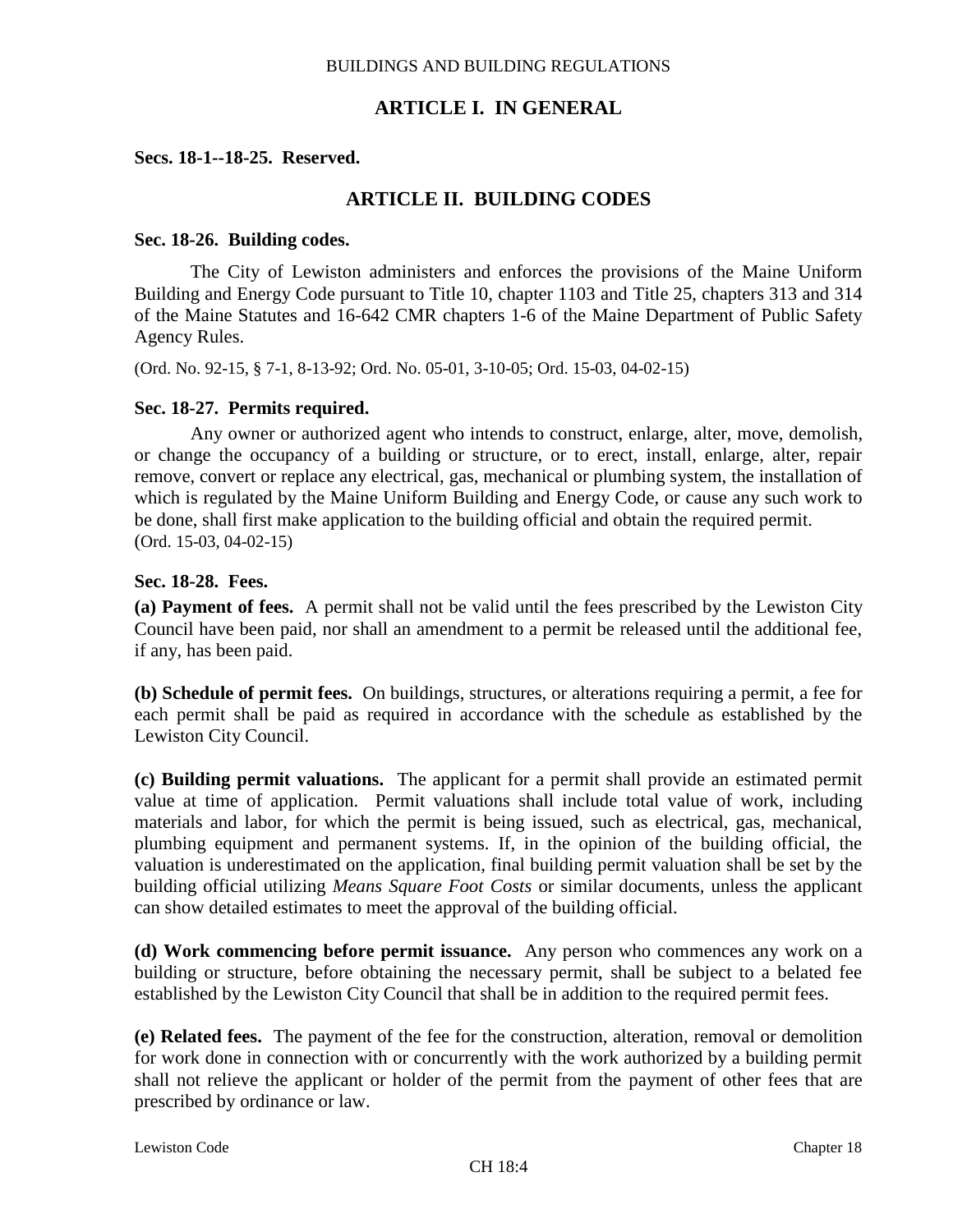**(f) Refunds.** The building official is authorized to establish a refund policy. (Ord. 15-03, 04-02-15)

# **Sec. 18-29. Violations.**

**(a) Unlawful acts.** It shall be unlawful for any person, firm, or corporation to erect, construct, alter, extend, repair, remove, demolish, use, or occupy any building or structure or equipment regulated by the Maine Uniform Building and Energy Code, or cause same to be done, in conflict with or in violation of any of the provisions of this Code.

**(b) Notice of violation.** The building official is authorized to serve a notice of violation or order on the person responsible for the erection, construction, alteration, extension, repair, moving, removal, demolition, or occupancy of a building or structure in violation of the provisions of the Maine Uniform Building and Energy Code, or in violation of a detail statement or a plan approved thereunder, or in violation of a permit or certificate issued under the provisions of this Code. Such order shall direct the discontinuance of the illegal action or condition and the abatement of the violation.

**(c) Service of notice of violation.** A notice of violation or order may be served in hand to the violator or left with a person of suitable age and discretion at the residence or place of business of the violator or mailed by certified mail, return receipt requested, to the last known address. If the return receipt is not returned, the notice shall be conclusively presumed to have been served if it is also sent by regular mail, postage prepaid, which is not returned as undeliverable by the postal service.

**(d) Request for appeal.** Any person served an order, pursuant to this section, may request a hearing before the board of appeals by filing a written petition for said hearing at the planning and code enforcement department within ten (10) days of the date of service of the order. The board of appeals may sustain, modify, or withdraw such order. The decision of the board of appeals may be further appealed pursuant to the provisions of Rule 80B of the Maine Rules of Civil Procedure.

**(e) Violation penalties.** Any person who shall violate a provision of the Maine Uniform Building and Energy Code or shall fail to comply with any of the requirements thereof, or shall erect, construct, alter or repair a building or structure in violation of an approved plan or directive of the building official, or of a permit or certificate issued under the provisions of this Code, shall be liable for one or more citations as set forth in Chapter 1, Section 1-8 and Chapter 50, Section 50-36 of the Code of Ordinances of the City of Lewiston. In lieu of or in addition to the issuance of citations, the building official may initiate a land use complaint pursuant to Rule 80K of the Maine Rules of Civil Procedure and 30-A M.R.S. § 4452 et seq. as amended.

(Ord. 15-03, 04-02-15)

# **Secs. 18-30--18-50. Reserved.**

# **ARTICLE III. INTERNATIONAL PROPERTY MAINTENANCE CODE**

# **Sec. 18-51. Adoption of International Property Maintenance Code.**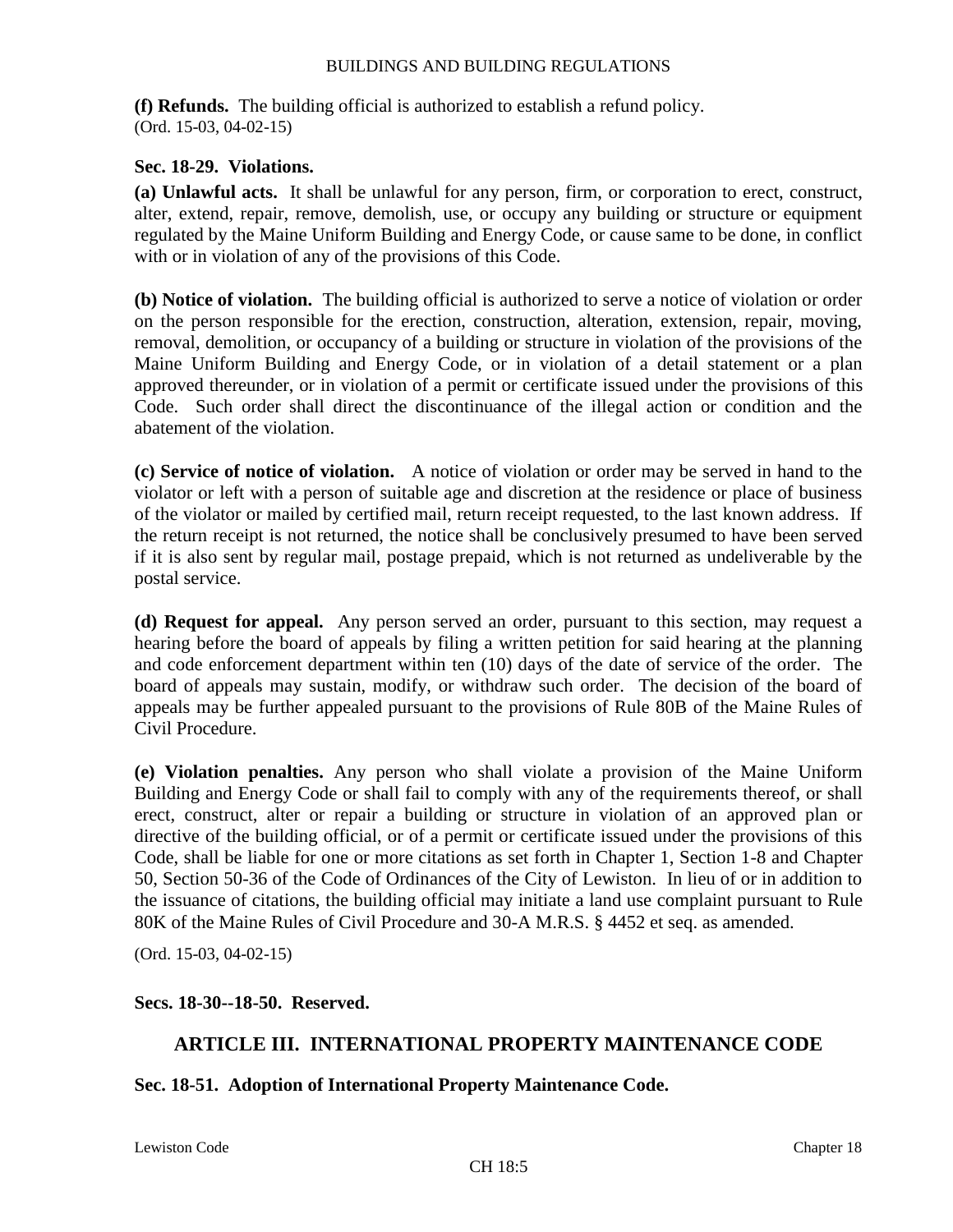An ordinance of the City of Lewiston adopting the 2009 edition of the *International Property Maintenance Code*, regulating and governing the conditions and maintenance of all property, buildings and structures; by providing the standards for supplied utilities and facilities and other physical things and conditions essential to ensure that structures are safe, sanitary and fit for occupation and use; and the condemnation of buildings and structures unfit for human occupancy and use, and the demolition of such existing structures in the City of Lewiston; providing for the issuance of permits and collection of fees.

That a certain document, one (1) copy of which is on file in the office of the City Clerk of the City of Lewiston, being marked and designated as the *International Property Maintenance Code*, 2009 edition, as published by the International Code Council, be and is hereby adopted as the Property Maintenance Code of the City of Lewiston, in the State of Maine for regulating and governing the conditions and maintenance of all property, buildings and structures; by providing the standards for supplied utilities and facilities and other physical things and conditions essential to ensure that structures are safe, sanitary and fit for occupation and use; and the condemnation of buildings and structures unfit for human occupancy and use, and the demolition of such existing structures as herein provided; and each and all of the regulations, provisions, penalties, conditions and terms of said Property Maintenance Code on file in the office of the City Clerk of the City of Lewiston are hereby referred to, adopted, and made a part hereof, as if fully set out in this ordinance, with the additions, insertions, deletions and changes prescribed in Section 18-52 of this ordinance.

That if any section, subsection, sentence, clause or phrase of this ordinance is, for any reason, held to be unconstitutional, such decision shall not affect the validity of the remaining portions of this ordinance. The City Council hereby declares that it would have passed this ordinance, and each section, subsection, clause or phrase thereof, irrespective of the fact that any one or more sections, subsections, sentences, clauses and phrases be declared unconstitutional.

That nothing in this ordinance or in the International Property Maintenance Code hereby adopted shall be construed to affect any suit or proceeding impending in any court, or any rights acquired, or liability incurred, or any cause or causes of action acquired or existing; nor shall any just or legal right or remedy of any character be lost, impaired or affected by this ordinance.

(Ord. No. 92-8, § 15-1, 5-7-92; Ord. No. 11-07, 9-15-11)

# **Sec. 18-52. Amendments to the property maintenance code.**

The property maintenance code adopted in section 18-51 is amended and changed as follows:

## **CHAPTER 1 SCOPE AND ADMINISTRATION**

**PM-100.1** *Title:* These regulations shall be known as the International Property Maintenance Code of the City of Lewiston, hereinafter referred to as "this code."

**PM-102.3** *Application of other codes:* Repairs, additions or alterations to a structure, or changes of occupancy, shall be done in accordance with the procedures and provisions of the Code of Ordinances of the City of Lewiston and any other applicable laws, rules or regulations.

**102.6 Historic buildings** are hereby deleted.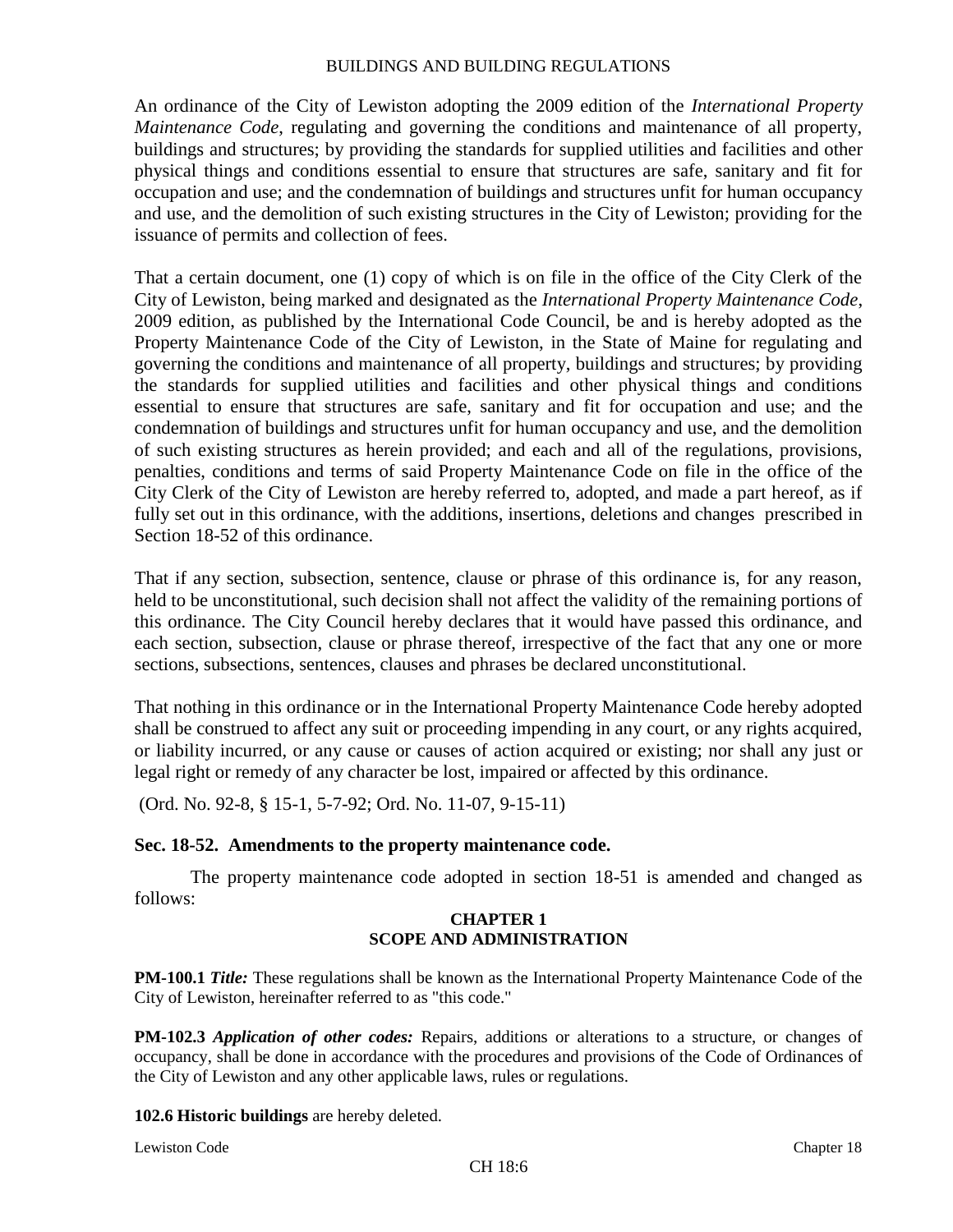#### **SECTION 103 DEPARTMENT OF PLANNING AND CODE ENFORCEMENT**

**103.1 General.** The Director of Planning and Code Enforcement and his designees shall be known as the *code official*.

**103.2 Appointment** is hereby deleted.

**103.3 Deputies** is hereby deleted.

**103.4 Liability.** The *code official* while acting for the jurisdiction, in good faith and without malice in the discharge of the duties required by this code or other pertinent law or ordinance, shall not thereby be rendered liable personally, and is hereby relieved from all personal liability for any damage accruing to persons or property as a result of an act or by reason of an act or omission in the discharge of official duties. Any suit instituted against the code official or any subordinate because of an act performed by that official or subordinate in the lawful discharge of duties and under the provisions of this code shall be defended by the legal representative of the jurisdiction until the final termination of the proceedings. The *code official* or any subordinate shall not be liable for costs in an action, suit or proceeding that is instituted in pursuance of the provisions of this code.

**103.5 Fees** is hereby deleted.

**104.3 Right of entry.** In order to safeguard the safety, health and welfare of the public, the *code official* is authorized to enter any structure or premises at any reasonable time for the purpose of making inspections and performing duties under this code.

**106.3 Prosecution of violation.** Any person failing to comply with a notice of violation or order served in accordance with Section 107 shall be deemed guilty of a civil infraction and the violation shall be deemed a *strict liability offense*. If the notice of violation is not complied with, the *code official* shall institute the appropriate proceeding at law or in equity to restrain, correct or abate such violation, or to require the removal or termination of the unlawful *occupancy* of the structure in violation of the provisions of this code or of the order or direction made pursuant thereto. Any action taken by the *code enforcement official* on such *premises* shall be charged against the real estate upon which the structure is located and shall be a lien upon such real estate.

**106.4 Violation penalties.** Any person who shall violate a provision of this code, or fail to comply therewith, or with any of the requirements thereof, shall be prosecuted within the limits provided by the Code of Ordinances of the City of Lewiston or state laws. Each day that a violation continues after due notice has been served shall be deemed a separate offense.

**106.5 Abatement of violation.** The imposition of the penalties herein prescribed shall not preclude the *code official* from instituting appropriate action to restrain, correct or abate a violation, or to prevent illegal *occupancy* of a building, structure or *premises*, or to stop an illegal act, conduct, business or utilization of the building, structure or *premises*.

**107.2 Form.** Such notice prescribed in Section 107.1 shall be in accordance with all of the following:

1. Be in writing.

2. Include a description of the real estate sufficient for identification.

3. Include a statement of the violation or violations and why the notice is being issued.

4. Include a correction order allowing a reasonable time to make the repairs and improvements required to bring the *dwelling unit* or structure into compliance with the provisions of this code.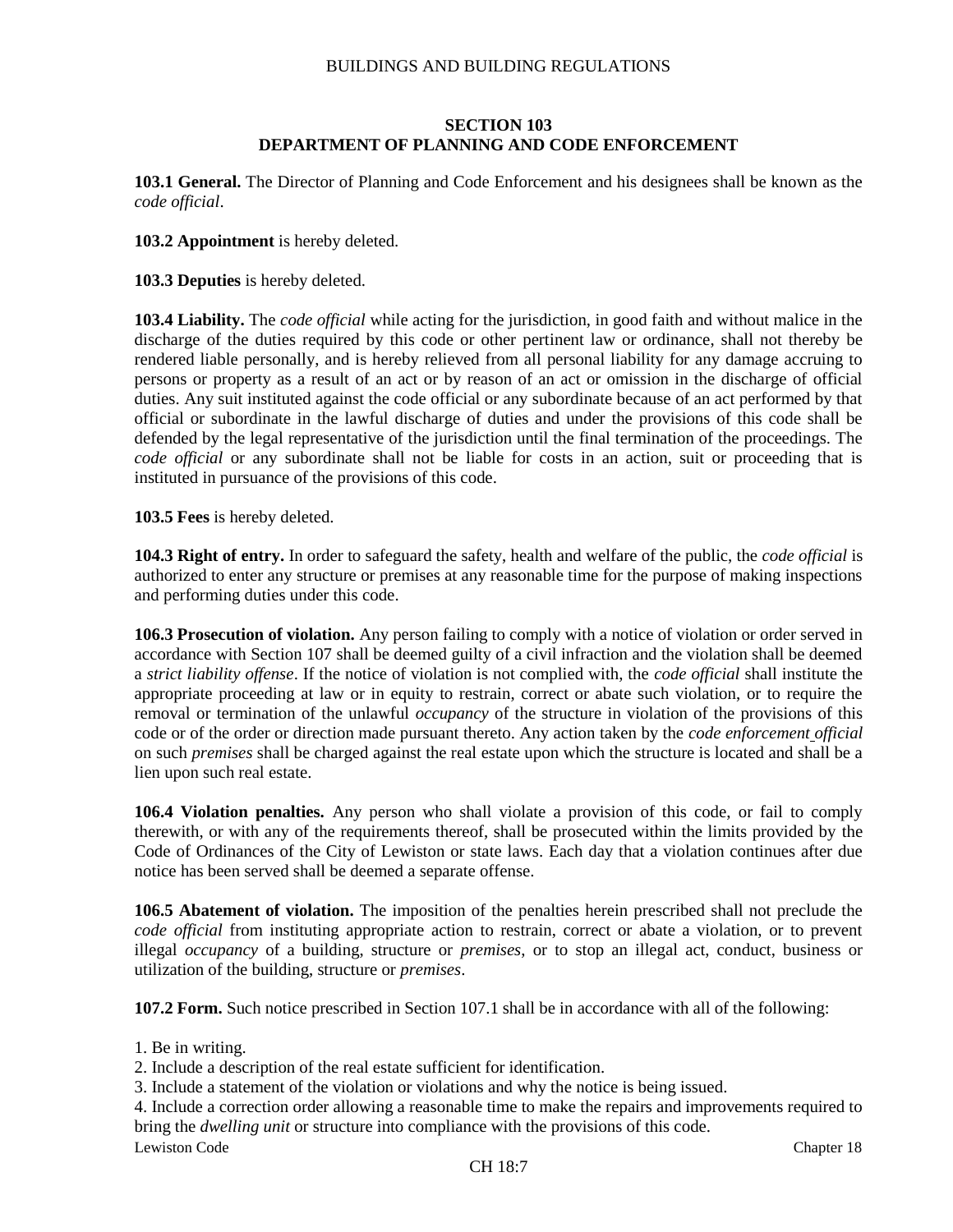5. Inform the property *owner* of the right to appeal.

6. Include a statement of the right to issue citations in accordance with Chapter 50, Article II and/or to take any other legal action available by the Code of Ordinances of the City of Lewiston or by State law and to file a lien in accordance with Section 106.3.

**107.3 Method of service.** Such notice shall be deemed to be properly served if a copy thereof is:

1. Delivered personally;

2. Sent by certified and first-class mail addressed to the last known address; or

3. If the notice is returned showing that the first class letter was not delivered, a copy thereof shall be posted in a conspicuous place in or about the structure affected by such notice.

**109.2 Securing dangerous structures**. When, in the determination of the City Administrator, the Director of the Planning & Code Enforcement Department, the Chief of Police, or the Fire Chief, a structure poses a serious threat to the public health and safety, a code official may secure the structure and/or the premises pursuant to 17 M.R.S. § 2856. The code official shall cause notice, as required by 17 M.R.S. § 2851(1), to be given before securing the structure unless the threat requires prompt action, in which case notice may be given after the premises are secured. The City is entitled to recover its expenses of securing the structure. Expenses shall include, but not by way of limitation, the costs of title searches, location reports, service of process, and all costs reasonably related to the securing of the structure. The City may recover its expenses, including its reasonable attorney's fees, by means of a civil action brought against the owner or by a special tax pursuant to 17 M.R.S. § 2853. Appeals from a decision of the code official shall be taken directly to Superior Court.

**109.2.1 Removal of trash, debris, or other discarded materials.** When, in the determination of the City Administrator, the Director of the Planning & Code Enforcement Department, the Chief of Police, or the Fire Chief, a structure or property poses a serious threat to the public health and safety as a result of the accumulation of trash, debris, or other discarded materials, the code official may:

- 1. Order that the trash, debris, or other discarded materials be removed.
	- a. The code official must cause to be served with the order each owner of the structure or property i) in person, ii) in accordance with the Maine Rules of Civil Procedure, iii) by registered or certified mail, return receipt requested, where receipt is acknowledged, or iv) when the name or address of any owner or coowner is unknown or is not ascertainable with reasonable diligence, by publication once a week for two (2) successive weeks in a newspaper generally circulated in the area.
	- b. Appeals from an order may be made to the Board of Appeals within ten days of service.
	- c. If, within twenty-one (21) days of service, the owner fails to comply with the order or to appeal the order to the Board of Appeals, the code official may remove the trash debris, and other discarded materials.
- 2. Removal of the trash, debris and other discarded materials if the threat to public health and safety requires prompt action.
	- a. The code official must cause to be served each owner of the structure or property with a notice of the action taken i) in person, ii) in accordance with the Maine Rules of Civil Procedure, or iii) when the name or address of any owner or coowner is unknown or is not ascertainable with reasonable diligence, by publication once a week for three (3) successive weeks in a newspaper generally circulated in the area.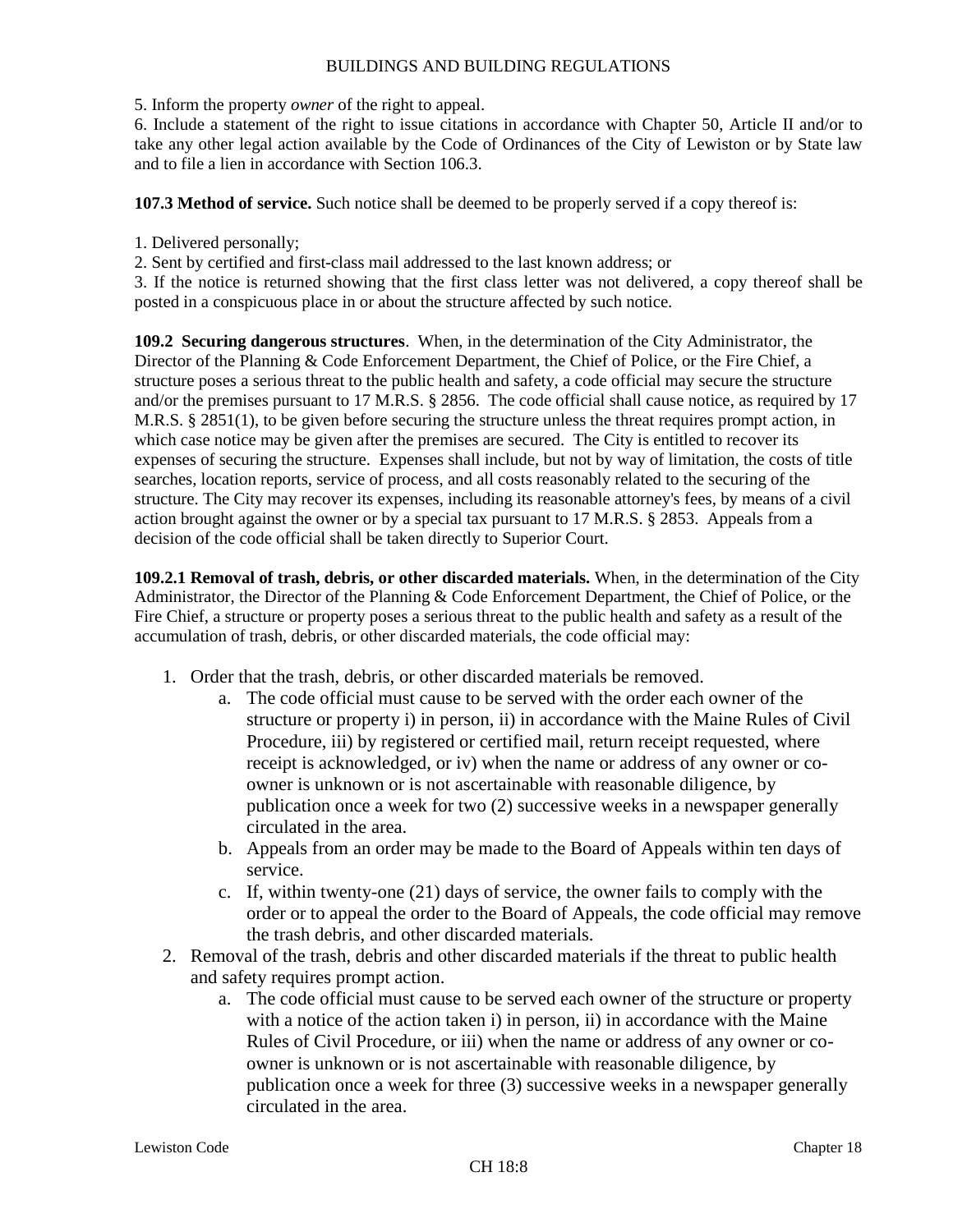- b. The owner may challenge the removal and/or petition for the return of the trash, debris, or other discarded materials to the City Administrator, or the Director of the Planning & Code Enforcement Department, within ten days of service of the notice.
- c. Appeals from the decision of the City Administrator or Director of the Planning & Code Enforcement Department may be taken to the Board of Appeals within ten days of the decision.
- d. The trash, debris or other discarded materials removed shall be stored at a secure location until i) the expiration of twenty-one (21) days after service of the notice on all owners, if no appeal is taken, ii) if an appeal is taken, the later to occur of a (x) decision by the City Administrator or Director of the Planning and Code Enforcement Department upholding the decision of the code official; or (y) a decision by the Board of Appeals upholding the prior decision. After the expiration of the period described above, and absent a decision requiring return of the waste, debris, or other discarded materials, such waste, debris, and other discarded materials may be disposed of by the City.

The City is entitled to recoup any expenses incurred under this section from the owner. Expenses shall include, but not by way of limitation, the costs of title searches, location reports, service or process, costs of removing, storing and/or disposing of the trash, debris, and other discarded materials, and all other costs incurred by the municipality that are reasonably related to the removal and disposal of the trash, debris, and other discarded materials. The City may recover its expenses, including its reasonable attorney's fees, by means of a civil action brought against the owner.

**109.4 Emergency repairs.** For the purposes of this section, the *code official* may employ the necessary labor and materials to perform the required work as expeditiously as possible.

**109.5 Costs of emergency repairs.** Costs incurred in the performance of emergency work shall be paid by the jurisdiction. The legal counsel of the jurisdiction may institute appropriate action against the *owner* of the *premises* where the unsafe structure is or was located for the recovery of such costs.

**110.3 Failure to comply.** If the *owner* of a *premises* fails to comply with a demolition order within the time prescribed, the *code official* may cause the structure to be demolished and removed, either through an available public agency or by contract or arrangement with private persons, and the cost of such demolition and removal shall be charged against the real estate upon which the structure is located and shall be a lien upon such real estate.

**110.4 Salvage materials.** When any structure has been ordered demolished and removed, the governing body or other designated officer under said contract or arrangement aforesaid shall have the right to sell the salvage and valuable materials. The net proceeds of such sale, after deducting the expenses of such demolition, legal fees and removal, shall be promptly remitted with a report of such sale or transaction, including the items of expense and the amounts deducted, for the person who is entitled thereto, subject to any order of a court. If such a surplus does not remain to be turned over, the report shall so state.

**111.1 Application for appeal.** Any person directly affected by a decision of the *code official* or a notice or order issued under this code shall have the right to appeal to the board of appeals, provided that a written application for appeal is filed within 10 days after the day the decision, notice or order was served. An application for appeal shall be based on a claim that the true intent of this code or the rules legally adopted hereunder have been incorrectly interpreted, the provisions of this code do not fully apply, or the requirements of this code are adequately satisfied by other means.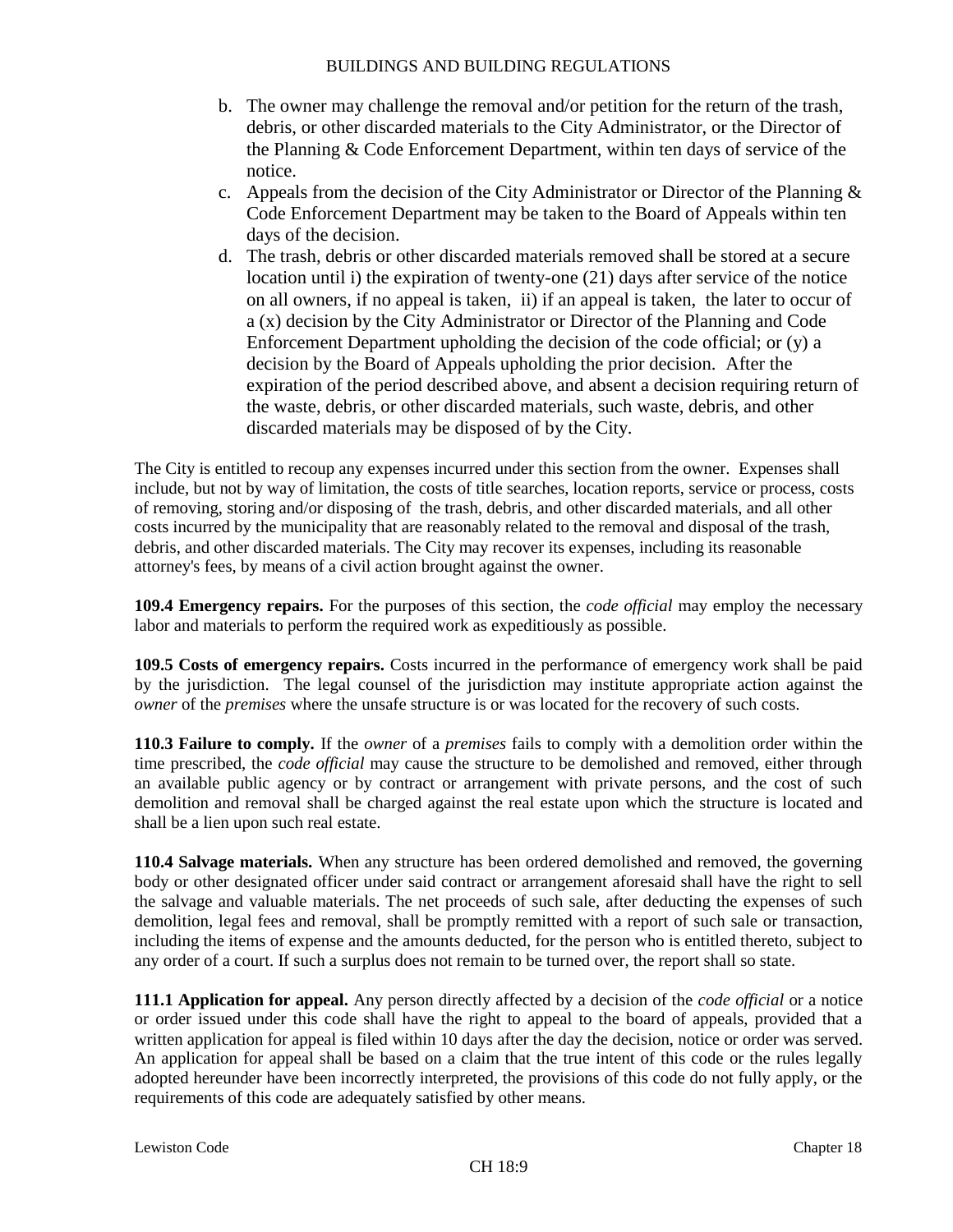- **111.2 Application for appeal** is hereby deleted.
- **111.2.1 Alternate members** is hereby deleted.
- **111.2.2 Chairman** is hereby deleted.
- **111.2.3 Disqualification of member** is hereby deleted.
- **111.2.4 Secretary** is hereby deleted.
- **111.2.5 Compensation of members** is hereby deleted.
- **111.3 Notice of meeting** is hereby deleted.
- **111.4 Open hearing** is hereby deleted.

**111.4.1 Procedure** is hereby deleted.

- **111.5 Postponed hearing** is hereby deleted.
- **111.6 Board decision** is hereby deleted.
- **111.6.1 Records and copies** is hereby deleted.
- **111.6.2 Administration** is hereby deleted.
- **111.7 Court review** is hereby deleted.
- **111.8 Stay of enforcement** is hereby deleted.

**112.4 Failure to comply.** Any person who shall continue any work after having been served with a stop work order, except such work as that person is directed to perform to remove a violation or unsafe condition, shall be liable to a fine of not less than 1,000.00 dollars for each day that work activity occurs.

**201.3 Terms defined in other codes.** Where terms are not defined in this code and are defined in the Maine Uniform Building Code, the Code of Ordinances of the City of Lewiston, and any other duly adopted codes, such terms shall have the meanings ascribed to them as stated in those codes.

#### **CHAPTER 2 DEFINITIONS**

#### **SECTION 202 GENERAL DEFINITIONS**

**INOPERABLE MOTOR VEHICLE.** A vehicle which cannot be driven upon the public streets for reason including but not limited to being unregistered, uninsured, uninspected, wrecked, abandoned, in a state of disrepair, or incapable of being moved under its own power.

#### **CHAPTER 3 GENERAL REQUIREMENTS**

Lewiston Code Chapter 18 Chapter 18 Chapter 18 Chapter 18 Chapter 18 Chapter 18 Chapter 18 Chapter 18 Chapter 18 **302.4 Weeds.** All *premises* and *exterior property* located in all zoning districts with the exception of the rural agricultural district shall be maintained free from weeds or plant growth in excess of 12". All noxious weeds shall be prohibited. Weeds shall be defined as all grasses, annual plants and vegetation,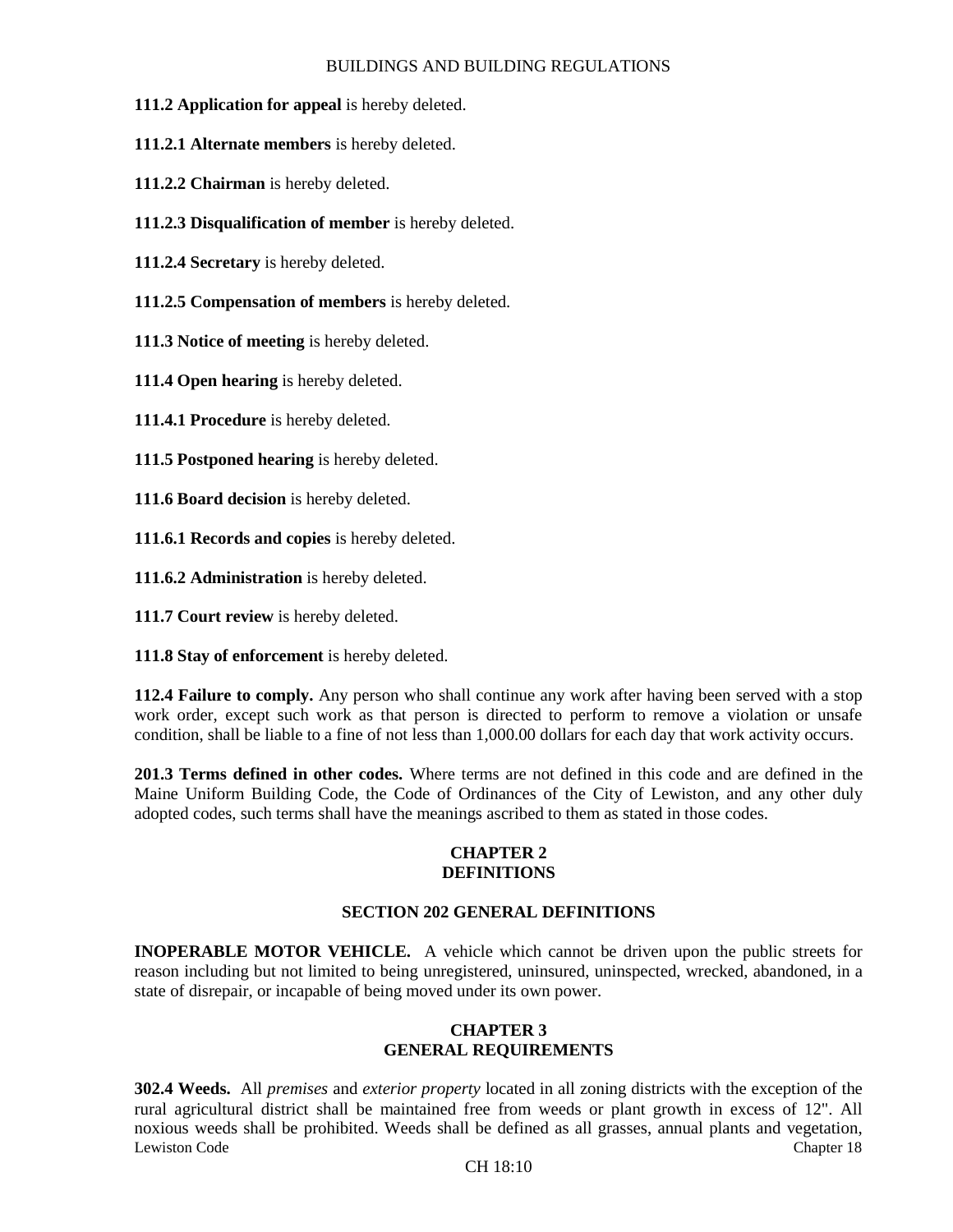other than trees or shrubs provided, however, this term shall not include cultivated flowers and gardens, vegetation grown for agricultural purposes as defined in Appendix A, Article II, Section 2 of the Zoning and Land Use Code, and areas within 25', horizontal distance, of the normal high water mark of the Androscoggin River.

**302.8 Motor vehicles.** Except as provided for in other regulations, not more than one inoperative, or unregistered, or uninsured or uninspected motor vehicle shall be parked, kept or stored on any *premises*, and no vehicle shall at any time be in a state of major disassembly, disrepair, or in the process of being stripped or dismantled. Painting of vehicles is prohibited unless conducted inside an *approved* spray booth.

**Exception:** A vehicle of any type is permitted to undergo major overhaul, including body work, provided that such work is performed inside a structure or similarly enclosed area designed and *approved* for such purposes.

**302.10 Erosion and sediment control.** When determined by the code official that soil erosion is occurring or is likely to occur beyond the premises or into a protected natural resource as defined by M.R.S.A, Title 38 § 480-B erosion and sediment control measures shall be installed in accordance with the Maine Erosion and Sedimentation Control BMPs Pub. No. DEPLW0588, published by the Maine Department of Environmental Protection, Bureau of Land and Water Quality, (March 2003). Erosion control measures where required must be maintained until the site is permanently stabilized. Permanent erosion and sediment control measures shall be achieved with topsoil spread at a minimum compacted depth of 4 inches in keeping with the applicable best management practices as per the above referenced document. Lawfully established agricultural fields shall be exempt from this section.

#### **Exception:**

The code official may waive the requirement for the use of topsoil as the permanent soil stabilization method when determined that some other permanent soil stabilization best management practices method would be more appropriate for a given premises. Any such waiver must be requested in writing.

**302.10.1 Demolition.** On any premises located in the Downtown Residential District, the Neighborhood Conservation "B" District, the Centreville District, and the Riverfront District, the following provisions shall apply to demolition activity commencing on or after March 31, 2014 resulting in vacant premises:

Temporary erosion and sediment control measures in keeping with the applicable best management practices as per the above referenced document shall be in place on premises in these districts as necessary during and after the completion of demolition activity.

Permanent erosion and sediment control measures shall be in place within thirty days after the completion of demolition activity in these districts and shall be achieved with topsoil spread at a minimum compacted depth of 4 inches in keeping with the applicable best management practices as per the above referenced document.

Premises shall be barricaded within thirty days after the completion of demolition with boulders one cubic yard or larger placed around the entire perimeter of the premises at intervals of not less than six feet apart. The purpose for this provision is to discourage the unlawful use of any vacant premises for parking, storage, or related activity; however, such uses may be established subject to permitting.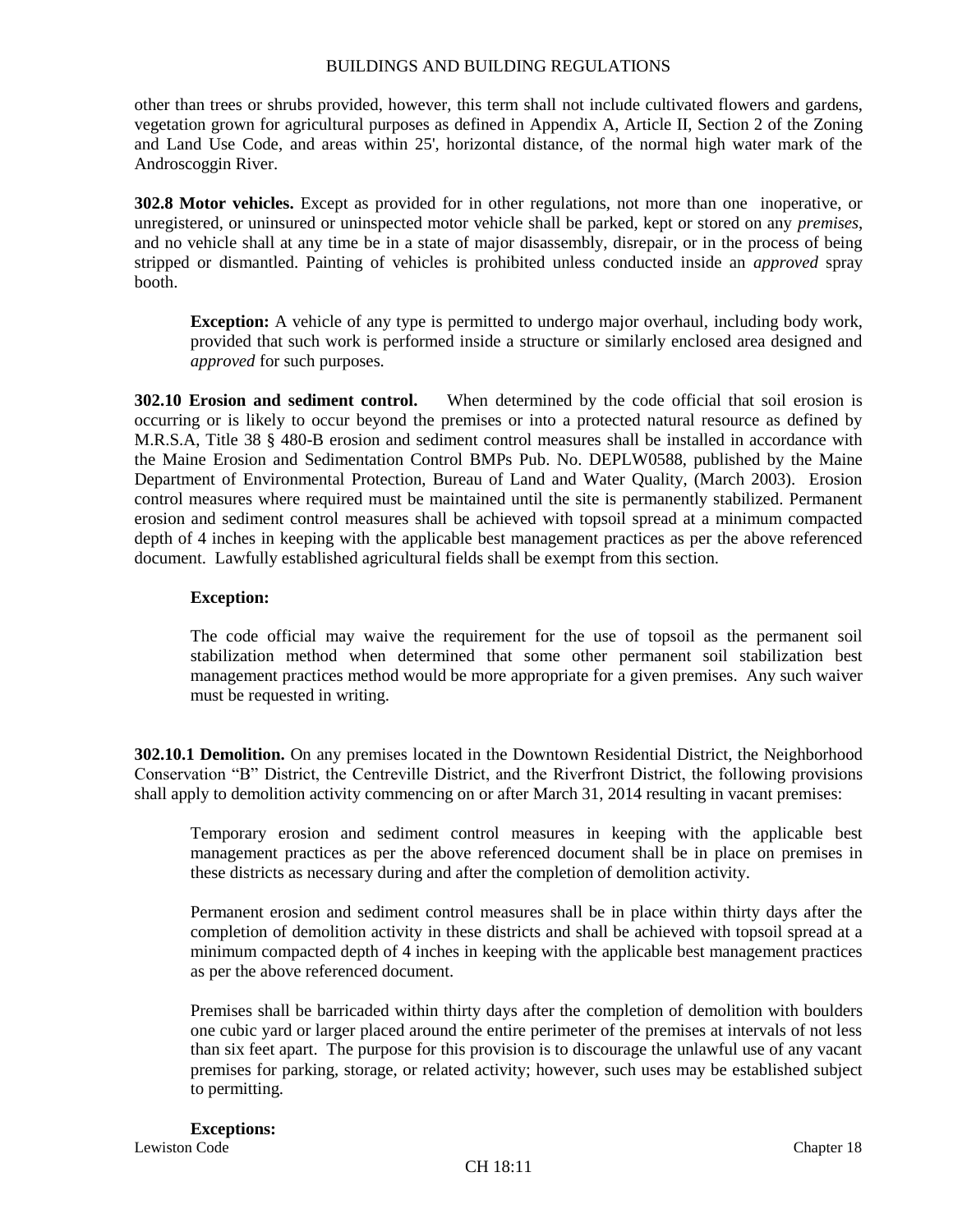- 1. The code official may waive the requirement for the use of topsoil as the permanent soil stabilization method when determined that some other permanent soil stabilization best management practices method would be more appropriate for a given premises. Any such waiver must be requested in writing.
- 2. The code official may extend the thirty day provision for the installation of topsoil as the permanent soil stabilization method when determined that the redevelopment of the subject premises will likely occur within twelve months after the completion of demolition or when it is impractical due to fall and winter conditions. Any such waiver must be requested in writing.
- 3. The code official may waive the requirement for the placement of boulders in whole or in part when it can be demonstrated that structures on adjoining premises, topography, existing or proposed permanent fences, or other barriers are of such a nature to achieve the purpose of this section. Any such waiver must be requested in writing.

**303.2 Enclosures.** Private swimming pools, hot tubs and spas, designed for a water depth of 36 inches (900 mm) or more shall be completely surrounded by a fence or barrier at least 48 inches (1219 mm) in height above the finished ground level measured on the side of the barrier away from the pool. Gates and doors in such barriers shall be self-closing and self-latching. Where the self-latching device is less than 54 inches (1372 mm) above the bottom of the gate, the release mechanism shall be located on the pool side of the gate. Self-closing and self-latching gates shall be maintained such that the gate will positively close and latch when released from an open position of 6 inches (152 mm) from the gatepost. No existing pool enclosure shall be removed, replaced or changed in a manner that reduces its effectiveness as a safety barrier.

**Exception:** Spas or hot tubs with a safety cover that complies with ASTM F 1346 shall be exempt from the provisions of this section.

**304.14 Insect screens.** Every door, window and other outside opening required for *ventilation* of habitable rooms, food preparation areas, food service areas or any areas where products to be included or utilized in food for human consumption are processed, manufactured, packaged or stored shall be supplied with *approved* tightly fitting screens of not less than 16 mesh per inch (16 mesh per 25 mm), and every screen door used for insect control shall have a self-closing device in good working condition.

**Exception:** Screens shall not be required where other *approved* means, such as air curtains or insect repellent fans, are employed.

**308.3.1 Garbage facilities.** The *owner* of every dwelling shall supply to the *occupants* in each *dwelling unit* an *approved* leak proof, covered, outside garbage container.

**309.4 Multiple occupancy.** The *owner* of a structure containing two or more *dwelling unit*s including *rooming houses* shall be responsible for *pest elimination* in the public or shared areas of the structure, the *exterior property* as well as the individual dwelling units, or rooming units.

#### **CHAPTER 5 PLUMBING FACILITIES AND FIXTURE REQUIREMENTS**

Lewiston Code Chapter 18 Chapter 18 Chapter 18 Chapter 18 Chapter 18 Chapter 18 Chapter 18 Chapter 18 Chapter 18 **502.2 Rooming houses.** At least one water closet, lavatory and bathtub or shower shall be supplied for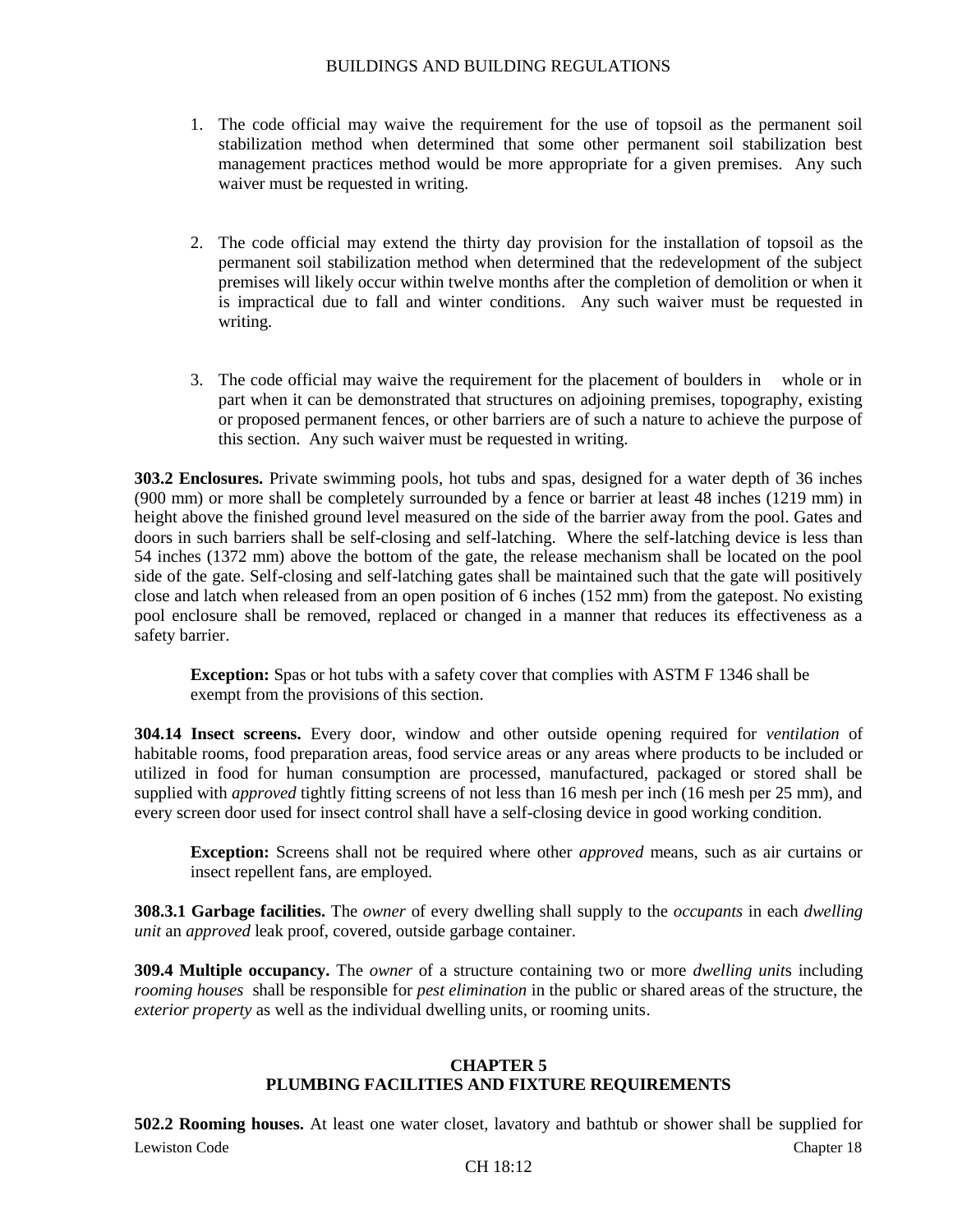each six *rooming units*.

**502.5 Public toilet facilities.** Public toilet facilities shall be maintained in a safe sanitary and working condition in accordance with the *Maine State Internal Plumbing Code*. Except for periodic maintenance or cleaning, public access and use shall be provided to the toilet facilities at all times during *occupancy* of the *premises*.

**505.1 General.** Every sink, lavatory, bathtub or shower, drinking fountain, water closet or other plumbing fixture shall be properly connected to either a public water system or to an *approved* private water system. All kitchen sinks, lavatories, laundry facilities, bathtubs and showers shall be supplied with hot or tempered and cold running water in accordance with the *Maine State Internal Plumbing Code*.

#### **CHAPTER 6 MECHANICAL AND ELECTRICAL REQUIREMENTS**

**602.2 Residential occupancies.** Every owner and operator of any building who rents, leases or lets one or more dwelling units or sleeping units on terms, either expressed or implied, to furnish heat to the occupants thereof shall supply heat to maintain a temperature of not less than 68 degrees Fahrenheit in all habitable rooms, bathrooms and toilet rooms measured at a distance of 3 feet from the exterior walls, 5 feet above floor level. In addition, the heating facilities must be operated to protect the building equipment and systems from freezing.

**602.3 Heat supply.** An owner or operator of any building who rents, leases or lets one or more dwelling units or sleeping units and the occupant thereof under a lease or tenancy at will may enter into an agreement for the owner or operator to provide heat at less than 68 degrees Fahrenheit. The agreement must:

- 1. Be in a separate written document, apart from the lease, be set forth in a clear and conspicuous format, readable in plain English and in at least 12-point font, and be signed by both parties to the agreement:
- 2. State that the agreement is revocable by either party upon reasonable notice under the circumstances:
- 3. Specifically set a minimum temperature for heat, which may not be less than 62 degrees Fahrenheit; and
- 4. Set forth a stated reduction in rent that must be fair and reasonable under the circumstances.

An agreement under this subsection may not be entered into or maintained if a person over 65 years of age or under 5 years of age resides on the premises. An owner or operator is not responsible if an occupant who controls the temperature on the premises reduces the heat to an amount less than 68 degrees Fahrenheit as long as the owner or operator complies with Section 602.2 or if the occupant fails to inform the owner or operator that a person over 65 years of age or under 5 years of age resides on the premises.

# **CHAPTER 7 FIRE SAFETY REQUIREMENTS**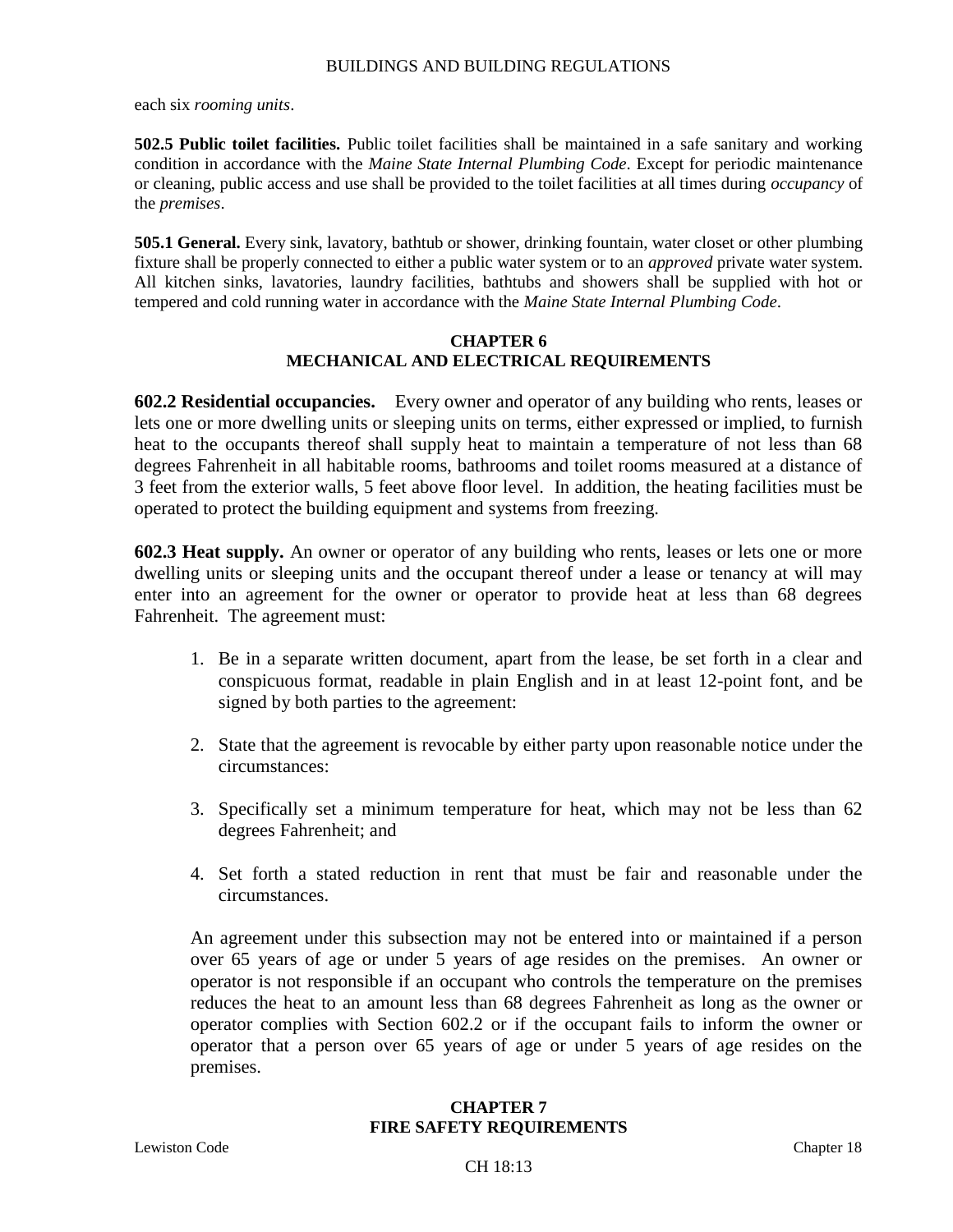**702.1 General.** A safe, continuous and unobstructed path of travel shall be provided from any point in a building or structure to the *public way*. Means of egress shall comply with the applicable National Fire Protection Association Codes as per Chapter 38, Article II, Section 38-26(a) of the Code of Ordinances of the City of Lewiston*.*

**702.2 Aisles.** The required width of aisles in accordance with the applicable National Fire Protection Association Codes as per Chapter 38, Article II, Section 38-26(a) of the Code Ordinances of the City of Lewiston shall be unobstructed.

**704.1 General.** All systems, devices and equipment to detect a fire, actuate an alarm, or suppress or control a fire or any combination thereof shall be maintained in an operable condition at all times in accordance with the applicable National Fire Protection Association Codes as per Chapter 38, Article II, Section 38-26(a) of the Code Ordinances of the City of Lewiston.

**704.1.1 Automatic sprinkler systems.** Inspection, testing and maintenance of automatic sprinkler systems shall be in accordance with applicable National Fire Protection Association Codes as per Chapter 38, Article II, Section 38-26(a) of the Code Ordinances of the City of Lewiston.

**704.2 Smoke alarms and carbon monoxide detectors.** Single- or multiple-station smoke alarms shall be installed and maintained in accordance with Chapter 38, Section 38-26 (c) of the Code of Ordinances of the City of Lewiston. Carbon monoxide detectors shall be installed and maintained in accordance with Title 25 M.R.S.A.§ 2468.

(Ord. No. 92-8, § 15-2, 5-7-92; Ord. No. 92-22, § 15-2, 10-1-92; Ord. No. 11-7, 9-15-11; Ord. No. 13-5, 07-18-13; Ord. No. 14-3, 03-27-14; Ord. No. 14-7, 5-1-14; Ord. No. 18-13, 1-3-19)

### **Secs. 18-53--18-75. Reserved.**

# **ARTICLE IV. PLUMBING CODE**

#### **Sec. 18-76. Definitions.**

The following words, terms and phrases, when used in this article, shall have the meanings ascribed to them in this section, except where the context clearly indicates a different meaning:

*Minor plumbing work* or *minor installation* means:

- (1) The cleaning of stoppages and/or repairing of leaks in all water distributing and drainage pipes, valves and faucets, provided the work does not require the replacement or relocation of any pipes.
- (2) The direct replacement of all existing faucets, valves and plumbing fixtures, except hot water storage tanks and hot water heaters including tankless water heaters.

(Ord. No. 93-18, § 22-8, 11-4-93)

**Cross references:** Definitions generally, § 1-2.

#### **Sec. 18-77. Compliance with state law.**

Lewiston Code Chapter 18 Chapter 18 Chapter 18 Chapter 18 Chapter 18 Chapter 18 Chapter 18 Chapter 18 Chapter 18 All plumbing installed in the city and all permits issued shall conform to the rules and regulations of the state department of human services in relation to plumbing within the state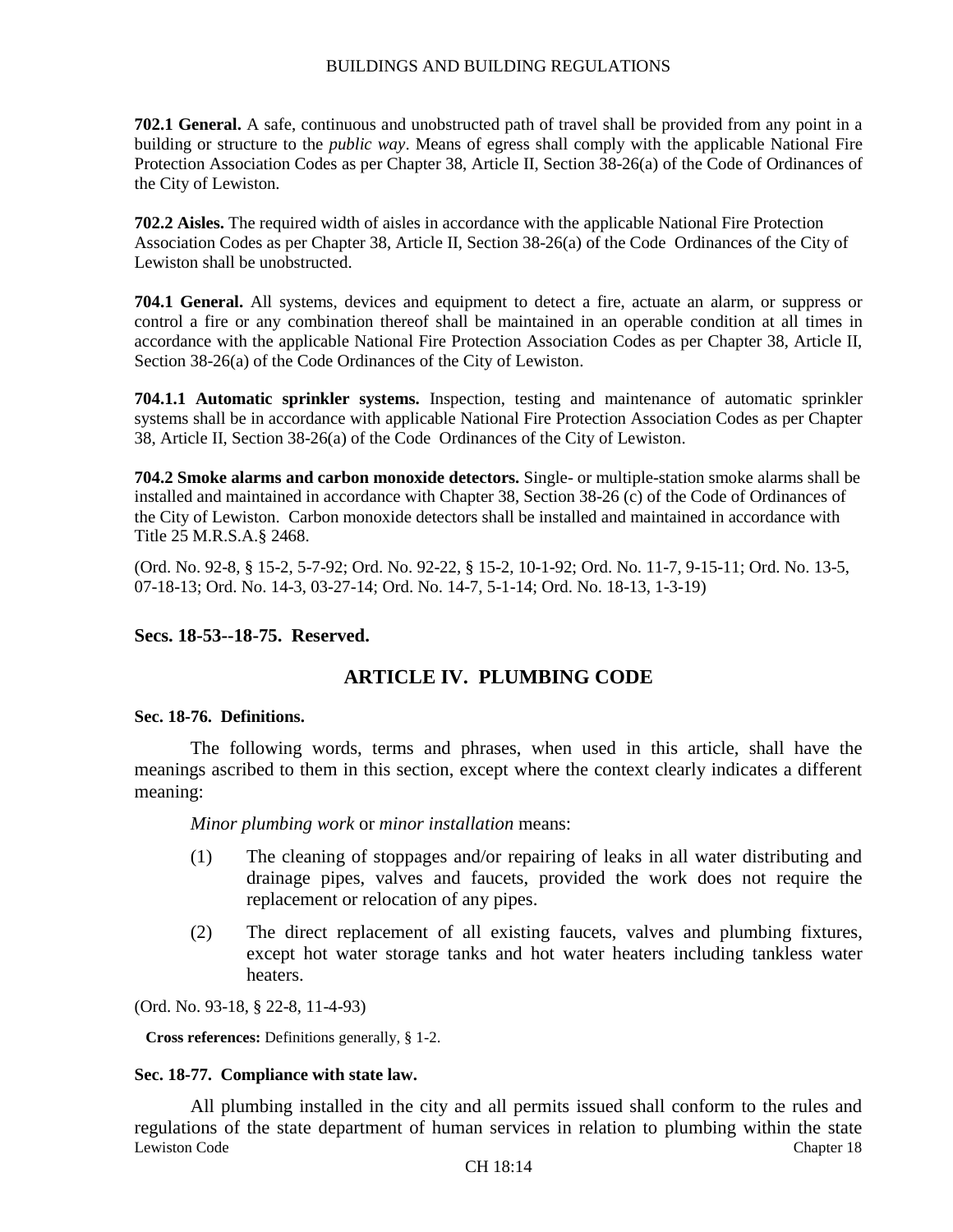issued under authority conferred by state law, except as amended in this article.

(Code 1982, § 22-1; Ord. No. 93-18, § 22-1, 11-4-93)

#### **Sec. 18-78. Compliance with water division regulations.**

All work done on the water services in the city shall conform to the rules and regulations set forth by the water division of the department of public works.

(Code 1982, § 22-2)

# **Sec. 18-79. Removal of contents of privies, cesspools or septic tanks.**

No person shall remove the contents of any privy, vault, cesspool or septic tank except in a manner approved by the plumbing inspector.

(Code 1982, § 22-3)

**State law references:** Cleaning of privies, septic tanks, etc., 30 M.R.S.A. § 4359.

# **Sec. 18-80. House trap, when required.**

A house trap is required only where no storm drain is provided and the building is tied onto a combined sewer. Such house trap shall be located inside of the building as near the outside wall as possible. Such house trap shall have at least one cleanout four inches or larger in dimensions.

(Code 1982, § 22-4)

#### **Sec. 18-81. Water tank heaters.**

- (a) No water tank heaters shall be used in any dwelling house unless such water tank heater is equipped with a proper smoke or fume pipe connected with a chimney or flue affording an outlet to the open air, and unless such chimney or flue shall be maintained in good repair and free from all deposits.
- (b) No water tank heaters shall be installed in a bathroom.
- (c) The provisions of subsections (a) and (b) of this section shall not apply to electric hot water heaters.

(Code 1982, § 22-5)

#### **Sec. 18-82. Special provisions for flood hazard areas.**

The plumbing inspector shall require new and replacement water supply systems and sanitary sewer systems located within any A zone on the flood insurance rate map to be designed to minimize or eliminate infiltration of floodwaters into the systems and discharges from the systems into floodwaters, and require on-site waste disposal systems to be located so as to avoid impairment of them or contamination from them during flooding.

(Code 1982, § 22-6)

#### **Sec. 18-83. Permit fees.**

The fees for plumbing permits shall be paid by the owner or his agent in accordance with the plumbing fee schedule established by the city council.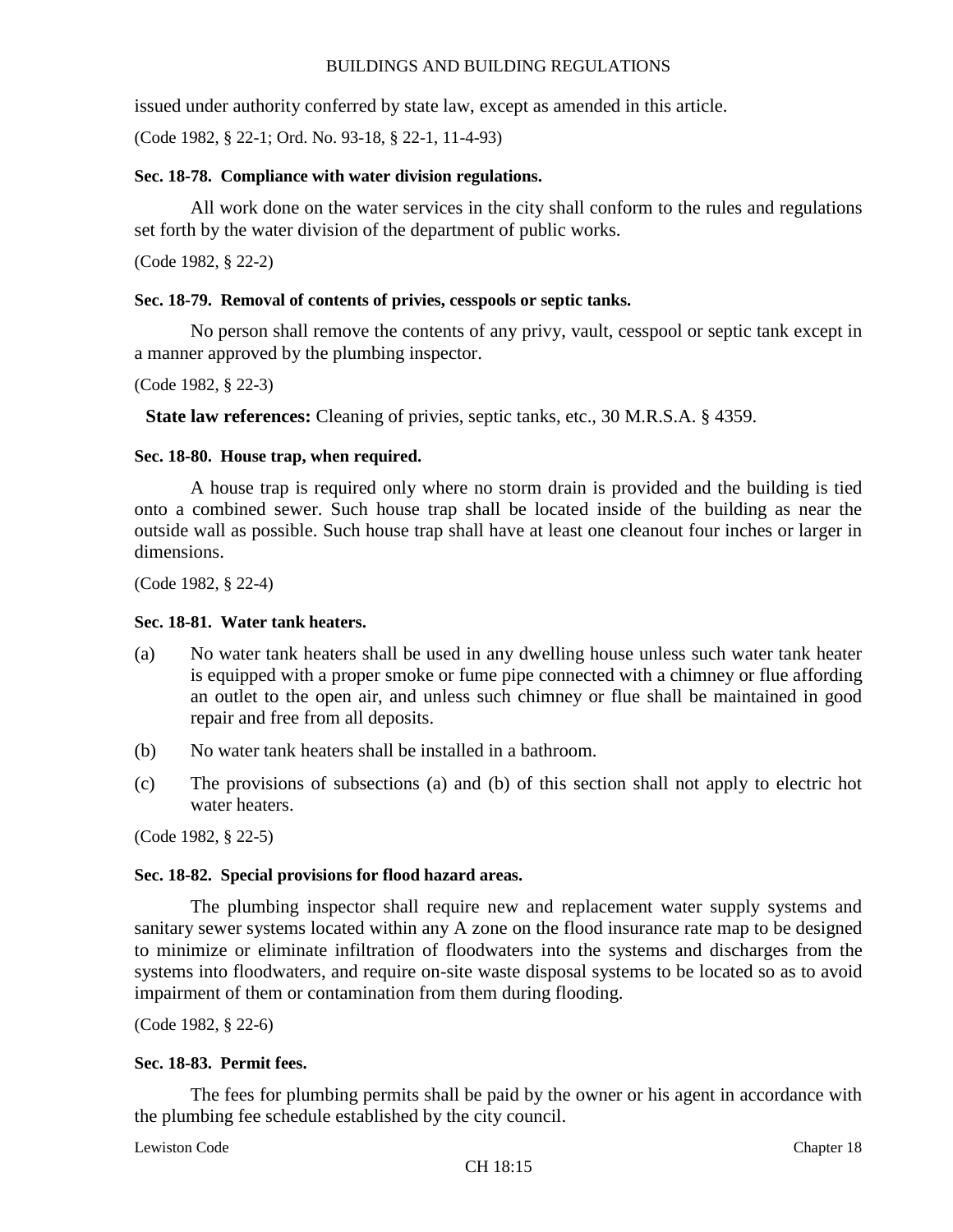(Ord. No. 93-18, § 22-7, 11-4-93)

#### **Sec. 18-84. Master oil burner technicians.**

A plumbing permit shall be required for the installation of domestic water heating appliances by master oil burner technicians.

(Ord. No. 93-18, § 22-9, 11-4-93)

### **Secs. 18-85--18-105. Reserved.**

# **ARTICLE V. ELECTRICAL CODE**

# **DIVISION 1. GENERALLY**

#### **Sec. 18-106. Liability established.**

The provisions of this article shall not be construed to relieve from or to lessen the responsibility of any person owning, operating, controlling or installing any electrical fixtures, appliances, devices, equipment or wiring, for damage or injury to any person or property, nor shall it be construed to impose on the city any liability by reason of the inspection provided for in this article or by reason of any certificate or license issued under this article.

(Code 1982, § 10-1)

#### **Sec. 18-107. Definitions.**

The following words, terms and phrases, when used in this article, shall have the meanings ascribed to them in this section, except where the context clearly indicates a different meaning:

*Board* means the board of electrical appeals provided for in section 18-125.

*Electrical inspector* means the electrical inspector of the city or any deputy, assistant or acting inspector designated by the city administrator.

*Journeyman electrician* means any person who customarily performs the work of installing or repairing electrical wires, conduits, fixtures, equipment and other appliances in the employment of a master electrician and who holds a valid journeyman electrician's license issued to him by the electricians examining board pursuant to 32 M.R.S.A. § 1101 et seq., as amended.

*Limited license* means a limited electrician's license to install and service the electrical work related to a specific type of electrically operated equipment or to specific electrical installations issued by the electricians examining board pursuant to 32 M.R.S.A. § 1101 et seq., as amended.

*Master electrician* means any person engaging in or about to engage in the business of installing electrical wires, conduits, apparatus, fixtures and other electrical equipment and holding a valid master electrician's license issued by the electricians examining board pursuant to 32 M.R.S.A. § 1101 et seq., as amended.

(Code 1982, § 10-2; Ord. No. 92-9, § 10-2, 5-7-92)

**Cross references:** Definitions generally, § 1-2.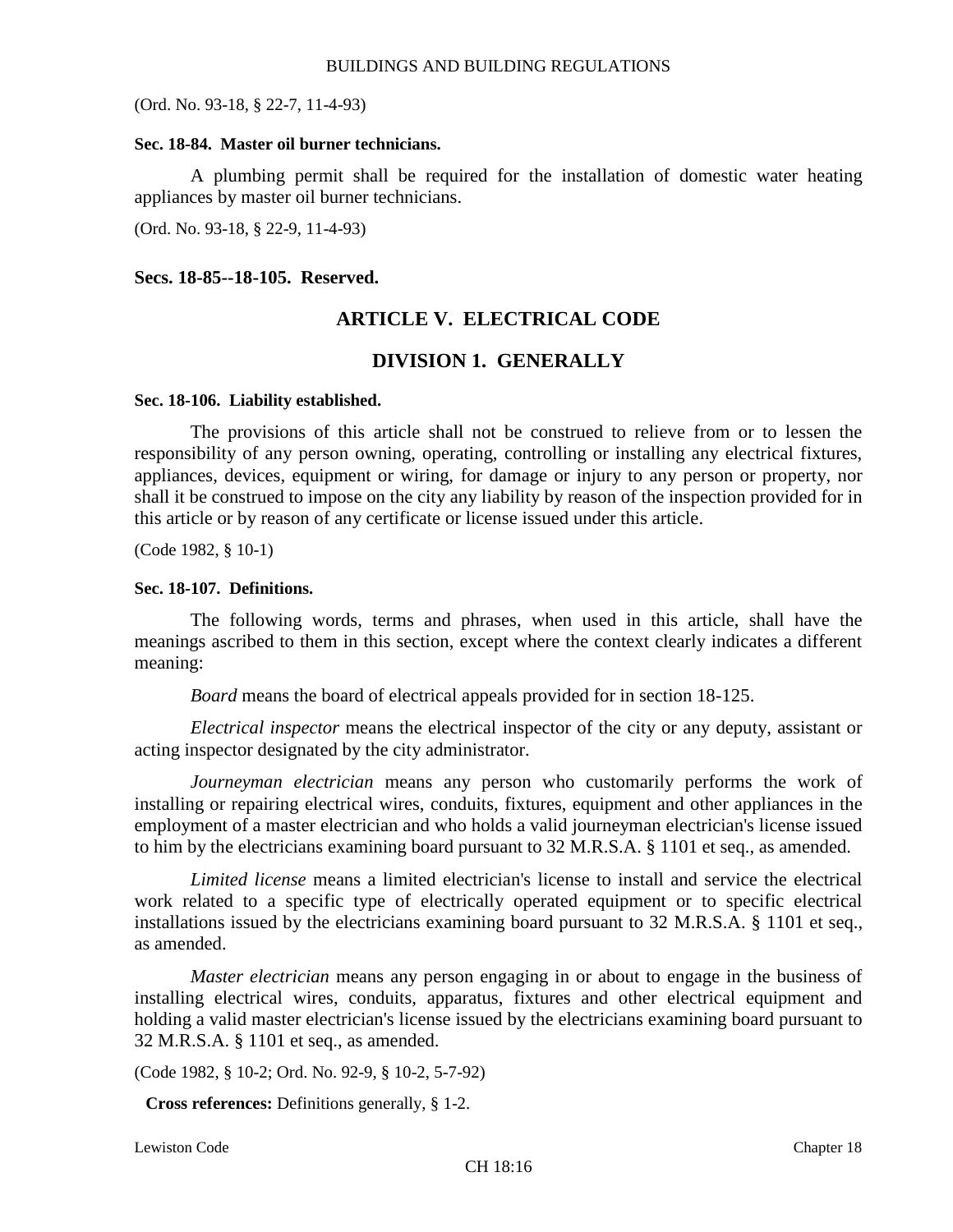**State law references:** Similar definitions, 32 M.R.S.A. § 1101.

**Secs. 18-108--18-120. Reserved.**

# **DIVISION 2. ADMINISTRATION AND ENFORCEMENT**

# **Sec. 18-121. Enforcement officer.**

The electrical inspector shall enforce the provisions of this article so that wires, conduits, fixtures, apparatus, equipment and other appliances carrying or using electricity for light, heat, power, transmission of sound and communications purposes shall be so installed, constructed and guarded as to reduce as far as practicable the danger there from to life and property.

(Code 1982, § 10-21)

**State law references:** Municipal authority to appoint an electrical inspector, 30 M.R.S.A. § 2555.

# **Sec. 18-122. Entry for inspections.**

The electrical inspector may enter any building with the permission of any person having control of such building or may apply to a court for process to do so in order to discharge his official duties, for the purpose of making any inspection, reinspection or test of the installation or maintenance of electric wiring, devices, appliances and equipment contained therein.

(Ord. No. 92-9, § 10-22, 5-7-92)

# **Sec. 18-123. Emergency orders.**

- (a) Whenever the electrical inspector determines that:
	- (1) An existing electrical service, conductors, fixtures, equipment and any other aspects of electrical systems poses a danger to life or property because of defectiveness or defective installation; or
	- (2) Upon making an inspection required under this article, an addition or alteration to existing lighting, heating or power systems is defective;

he may require that the electrical service be discontinued to the building or premises or that the electrical current be discontinued to such addition or alteration. The electrical service or current shall not be reconnected until such defects are remedied or corrected to the satisfaction of the electrical inspector.

(b) Any person aggrieved by a decision of the electrical inspector to discontinue electrical service or current may appeal to the board of appeals pursuant to section 18-125. Such appeal shall in no way stay the decision to disconnect electrical service or current.

(Ord. No. 92-9, § 10-23, 5-7-92)

#### **Sec. 18-124. Violation orders.**

(a) Whenever the electrical inspector determines that there has been a violation of any provision of this article, an order to correct such violation shall be issued to the person (hereinafter "violator") owning or having any control of any land, building, structure,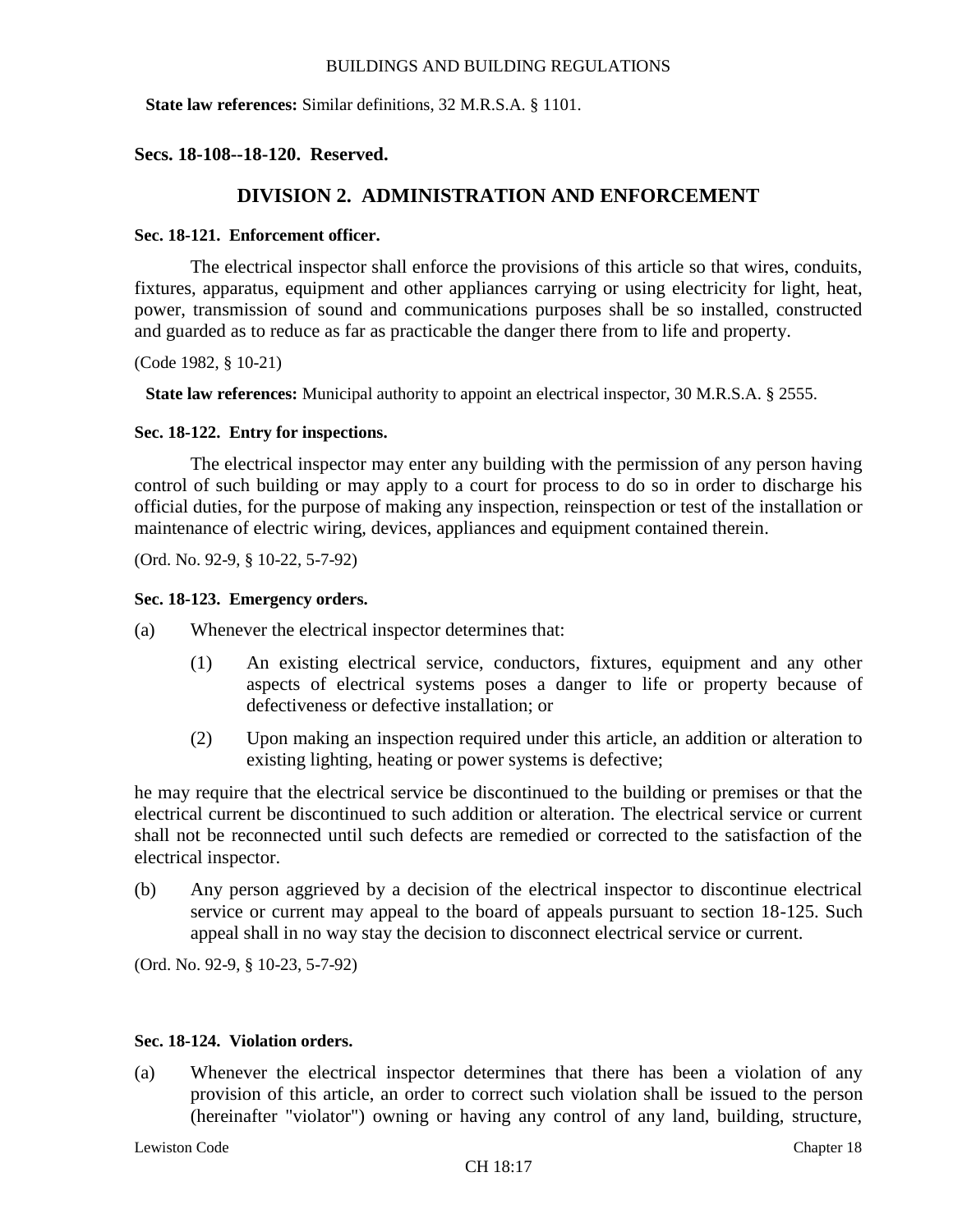sign, licensed or permitted business or operation which is in violation. Notice of the violation may be served in hand to the violator or left with a person of suitable age and discretion at the residence or place of business of the violator or mailed by certified mail, return receipt requested, to his last known address. If the return receipt is not returned, the notice shall be conclusively presumed to have been served if it is also sent by regular mail, postage prepaid, which is not returned as undeliverable by the postal service. If the electrical inspector finds that the violation is one which requires immediate correction to protect the public health or safety, he may provide notice under this article by means of telephone or facsimile transmission to the violator or to a person of suitable age and discretion at the residence or place of business of the violator. Any notice under this article shall describe the violation, including a reference to the ordinance section violated, specify that reasonable period within which the violation must be corrected, and state the potential consequence if the violation is not corrected. The notice shall also advise the violator of any right to appeal to the board of appeals with respect to the electrical inspector's determination that a violation exists for which the violator is responsible.

(b) The electrical inspector may, upon evidence of noncompliance with an order or decision of the board of appeals pursuant to section 18-125, request that appropriate legal action be instituted.

(Ord. No. 92-9, § 10-24, 5-7-92)

#### **Sec. 18-125. Appeals.**

Any person served with an order pursuant to section 18-124 or aggrieved by the order of the electrical inspector condemning all or part of any electrical installation material or equipment or by his refusal to approve any electrical installation for which a permit was issued may request a hearing before the board of appeals by filing a written petition for such hearing at the office of the director of planning and code enforcement within ten days of the date of service of order. Such appeal shall be heard within 30 days of the receipt of a complete petition for appeal. The board of appeals may sustain, modify or withdraw such order. The decision of the board of appeals may be further appealed pursuant to the provisions of Rule 80B of the Maine Rules of Civil Procedure. To take advantage of this right, a petition for review must be filed with the superior court within 45 days of receipt of the decision of the board of appeals.

(Code 1982, § 10-25; Ord. No. 05-03, 3-10-05)

#### **Sec. 18-126. Stop work order.**

Upon notice from the electrical inspector that any work on any building, structure, equipment, etc., is being prosecuted contrary to the provisions of this article or in an unsafe and dangerous manner, such work shall be immediately stopped. The stop work order shall be in writing and shall be served in accordance with section 18-124 and shall state the conditions under which work may be resumed.

(Ord. No. 92-9, § 10-26, 5-7-92)

#### **Sec. 18-127. Penalty for violation of article.**

Any person or trust who shall violate or with property or equipment violate this article shall be subject to penalties and/or fines as set forth in section 1-8, and section 50-36 et seq. and/or as otherwise may be prescribed pursuant to 30-A M.R.S.A. § 4452 et seq., as amended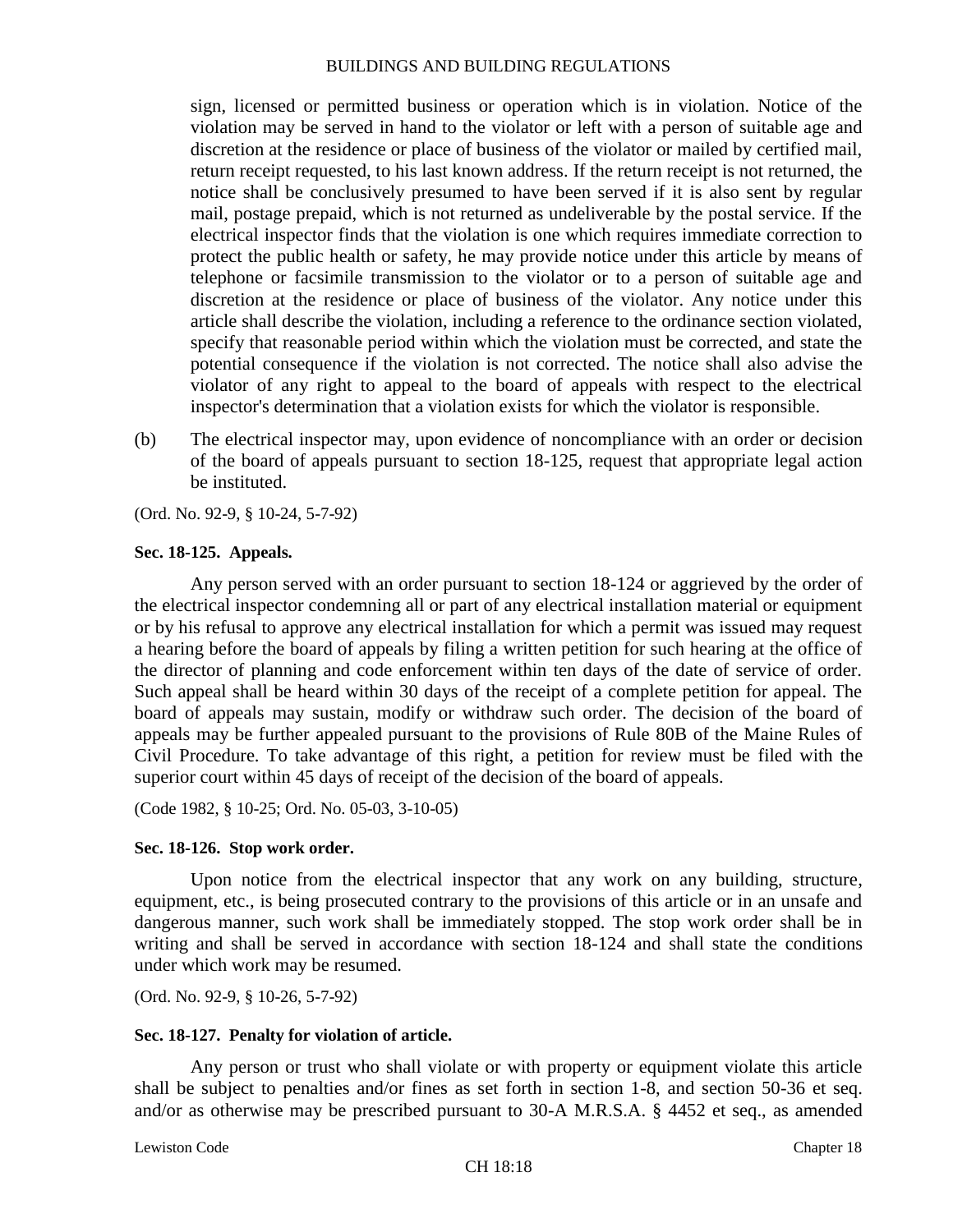and 32 M.R.S.A. § 1101 et seq., as amended. Each day that a violation continues after the notice has been served in accordance with section 18-124 shall be deemed a separate offense.

(Ord. No. 92-9, § 10-27, 5-7-92)

# **Sec. 18-128. Relief from personal liability.**

The electrical inspector as well as any employee who acts in good faith in the discharge of duties of enforcement of this article is relieved of all personal liability for any damage accruing to persons or property as a result of such acts or alleged failure to act. Further, the electrical inspector shall not be held liable for any costs in any action, suit or proceeding that is instituted by or against the electrical inspector or any employee in the enforcement of this code. In any of these actions, the electrical inspector or employee shall be defended or represented by the city's attorney-at-law until the final termination of the proceedings. This section shall remain in effect regardless of the employment status of the electrical inspector or employee.

(Ord. No. 92-9, § 10-28, 5-7-92)

# **Secs. 18-129--18-140. Reserved.**

# **DIVISION 3. PERMITS AND INSPECTIONS**

# **Sec. 18-141. Permit required; exceptions.**

- (a) No electrical wiring, devices, appliances or equipment shall be installed within or on any building, structure or premises nor shall alterations or additions be made in any such existing wiring, devices, appliances or equipment without first securing a permit therefor from the electrical inspector, except as otherwise provided in this division.
- (b) No permit shall be required for the replacement of lamps or the connection of portable devices to suitable receptacles which have been permanently installed. A "suitable receptacle" is hereby defined as one having the proper wiring and capacity to fulfill the electrical requirements of the portable device.
- (c) No permit shall be required for the installation, alteration or repair of wiring, devices, appliances or equipment for the operation of signals or the transmission of intelligence through the facilities of any duly chartered telephone, telegraph or radio company.
- (d) No permit shall be required for the installation, alteration or repairing of electric wiring, devices, appliances and equipment installed by a public utility for the use of such public utility in the generation, transmission, distribution or metering of electrical energy; nor for the work of such utilities in installing, maintaining and repairing on the premises of customers, service connections, meters and other apparatus and appliances remaining the property of such utilities after installation; nor for work by a public utility in connection with the lighting of public or private ways, alleys, parks or squares.

(Code 1982, § 10-36; Ord. No. 92-9, § 10-36, 5-7-92; Ord. No. 05-03, 3-10-05; Ord. No. 11-09, 10-20- 11)

# **Sec. 18-142. Application for permit.**

Application for a permit required by this article, describing the work to be done, shall be made in writing on standard forms provided by the city to the electrical inspector by the person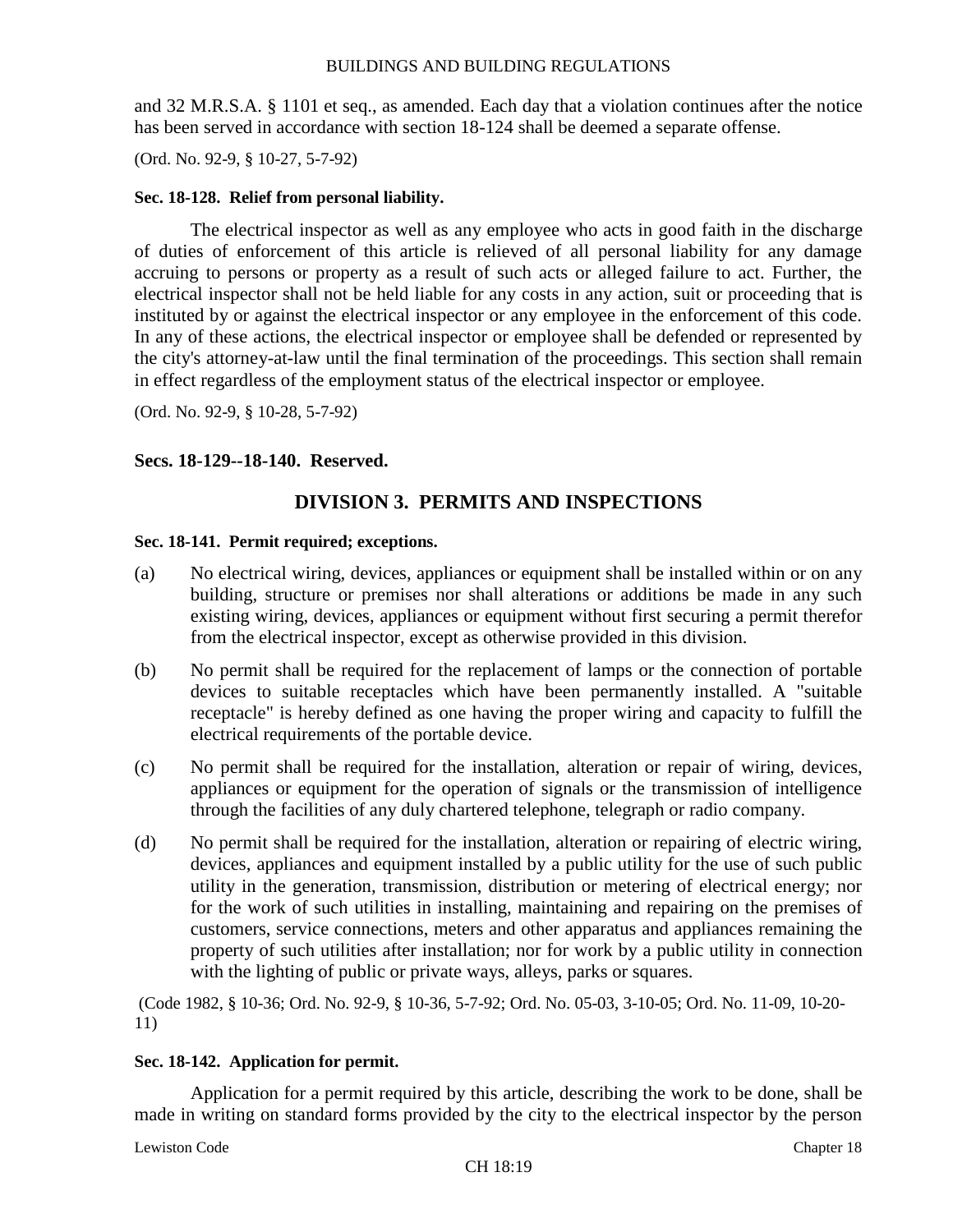installing the work. The application shall state the name and address of the person for whom the work is to be done and shall be accompanied by such plans and specifications as may be necessary to determine whether the installation as described will be in conformity with the requirements of this article, and if the applicant has complied with the provisions of this article, a permit for such installation shall be issued.

(Code 1982, § 10-37)

#### **Sec. 18-143. Prerequisites to issuance of permit.**

No permit for the installation or alteration of any electric wiring, devices, appliances or equipment shall be issued to any person other than a master electrician or a limited license electrician. Permits to limited license electricians shall be limited to the specific electrical installations authorized by such licenses. Notwithstanding the above provision, a permit may be issued to homeowners to do wiring in a single-family residence, provided the following conditions are met:

- (1) The homeowner must obtain a permit and have all work inspected as provided by section 18-151.
- (2) The single-family home must be owned by the individual doing the electrical work and be his permanent residence or it will be in the event that it is to be constructed.

(Code 1982, § 10-38; Ord. No. 92-9, § 10-38, 5-7-92; Ord. No. 05-03, 3-10-05)

#### **Sec. 18-144. Fee required.**

No electrical permit shall be issued until the proper fee has been paid. Any person who commences any work for which a permit is required without having first obtained a permit shall pay a belated fee in addition to the customary fee for the permit. A belated fee shall not be assessed for emergency work provided that an application is filed with the code enforcement division on the next day such division is open following commencement of such work.

(Code 1982, § 10-39; Ord. No. 92-9, § 10-39, 5-7-92)

#### **Sec. 18-145. Installation limited to that described in application.**

The electrical permit when issued shall be for the installation as described in the application and no deviation shall be made from the installation so described without the written approval of the electrical inspector.

(Code 1982, § 10-41; Ord. No. 05-03, 3-10-05)

**Editor's note:** Formerly § 16-146

#### **Sec. 18-146. Transferability.**

No permit issued under this article shall be transferable except with the written approval of the electrical inspector.

```
(Code 1982, § 10-42; Ord. No. 05-03, 3-10-05)
```
**Editor's note:** Formerly § 16-147

#### **Sec. 18-147. Suspension of permits.**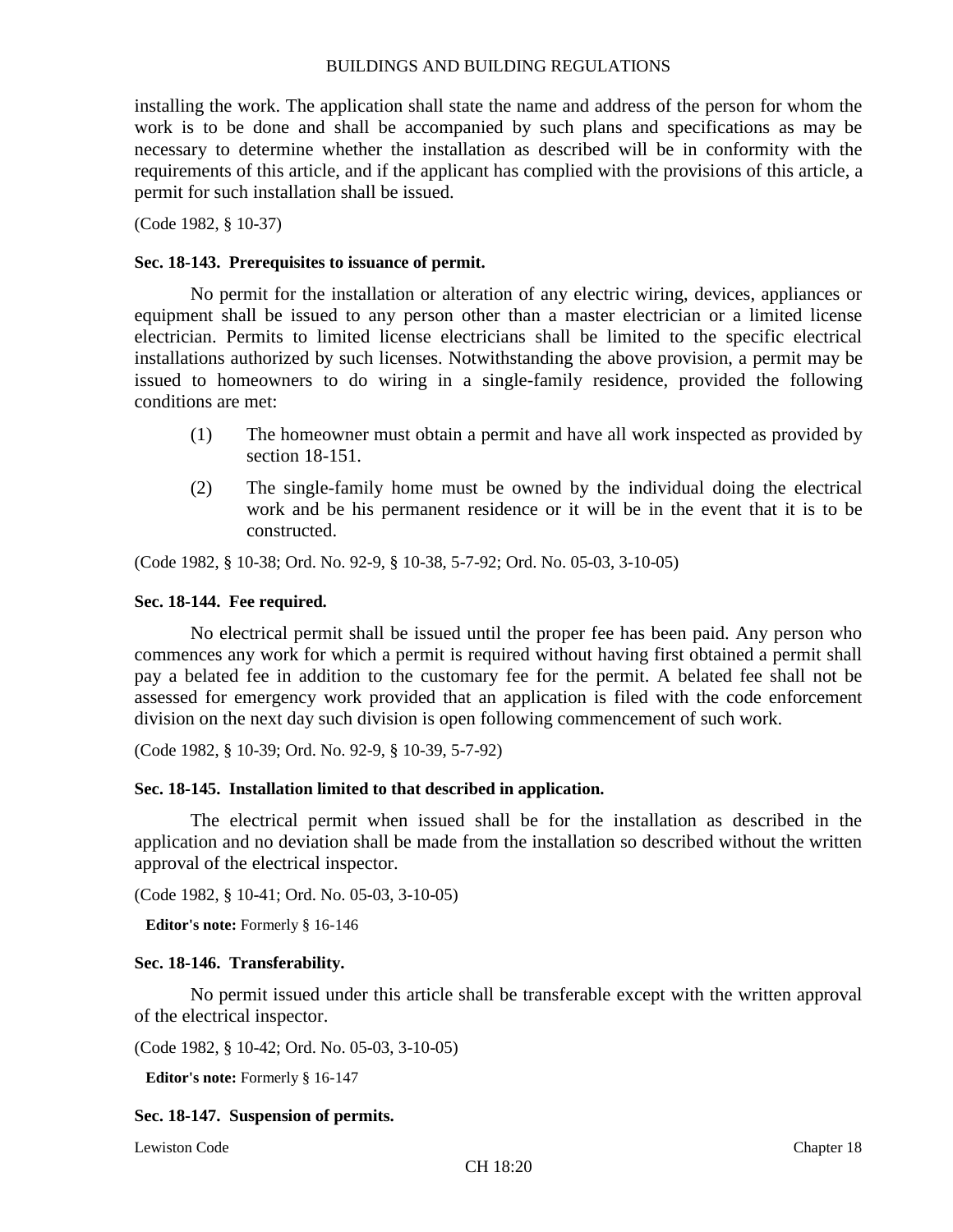Any permit issued under this article shall become invalid if the authorized work is not commenced within six months after the issuance of the permit, if the authorized work is suspended or abandoned for a period of six months after the time of commencing the work, or if the authorized work is not completed within 12 months. The electrical inspector shall have the authority to extend a permit for the commencement of authorized work beyond the six months or the completion of authorized work beyond the 12 months when such a request is determined reasonable by the electrical inspector.

(Code 1982, § 10-43; Ord. No. 92-9, § 10-43, 5-7-92; Ord. No. 05-03, 3-10-05)

**Editor's note:** Formerly § 16-148

#### **Sec. 18-148. Prerequisites for electrical installations.**

Electrical work must be performed in accordance with Title 32, chapter 17§ 1101 et seq. of the Maine Statutes. When the electrical inspector finds that electrical work is being performed contrary to this requirement he shall issue a stop work order pursuant to section 18-126 and shall notify the permit holder that future violations of this section shall result in the issuance of a citation pursuant to section 50-36 et seq. and/or the initiation of a land use complaint pursuant to rule 80-K of the Maine Rules of Civil Procedure and 30-A M.R.S.A. § 4452 et seq., as amended.

(Code 1982, § 10-44; Ord. No. 92-9, § 10-44, 5-7-92; Ord. No. 05-03, 3-10-05; Ord. No. 15-02, 03-19- 15)

**Editor's note:** Formerly § 16-149

#### **Sec. 18-149. Proof of licensure.**

Any person performing electrical work as regulated by this article except as otherwise provided for in section 18-143 and 32 M.R.S.A. § 1101 et seq., as amended, shall carry his electrical license issued by the electricians examining board and upon request shall display it to the electrical inspector. Failure to display a license upon a request shall be conclusive deemed a violation of this article.

(Code 1982, § 10-45; Ord. No. 92-9, § 10-45, 5-7-92; Ord. No. 05-03, 3-10-05)

**Editor's note:** Formerly § 16-150

#### **Sec. 18-150. Installations without a permit.**

Whenever any electrical work or wiring is found to have been installed without a proper permit having first been secured, or not to be in accordance with the provisions of this article, the electrical inspector is hereby authorized and empowered to render such system inoperative until a permit has been secured, or the defective work corrected, and the work of wiring reinspected and approved.

(Code 1982, § 10-46; Ord. No. 92-9, § 10-46, 5-7-92; Ord. No. 05-03, 3-10-05)

**Editor's note:** Formerly § 16-151

#### **Sec. 18-151. Inspection of wiring before concealment; responsibility.**

(a) It shall be unlawful for any person to cover or conceal, or cause to be so covered or concealed, any wiring for which a permit has been issued or is required, before such wiring has been inspected by the electrical inspector.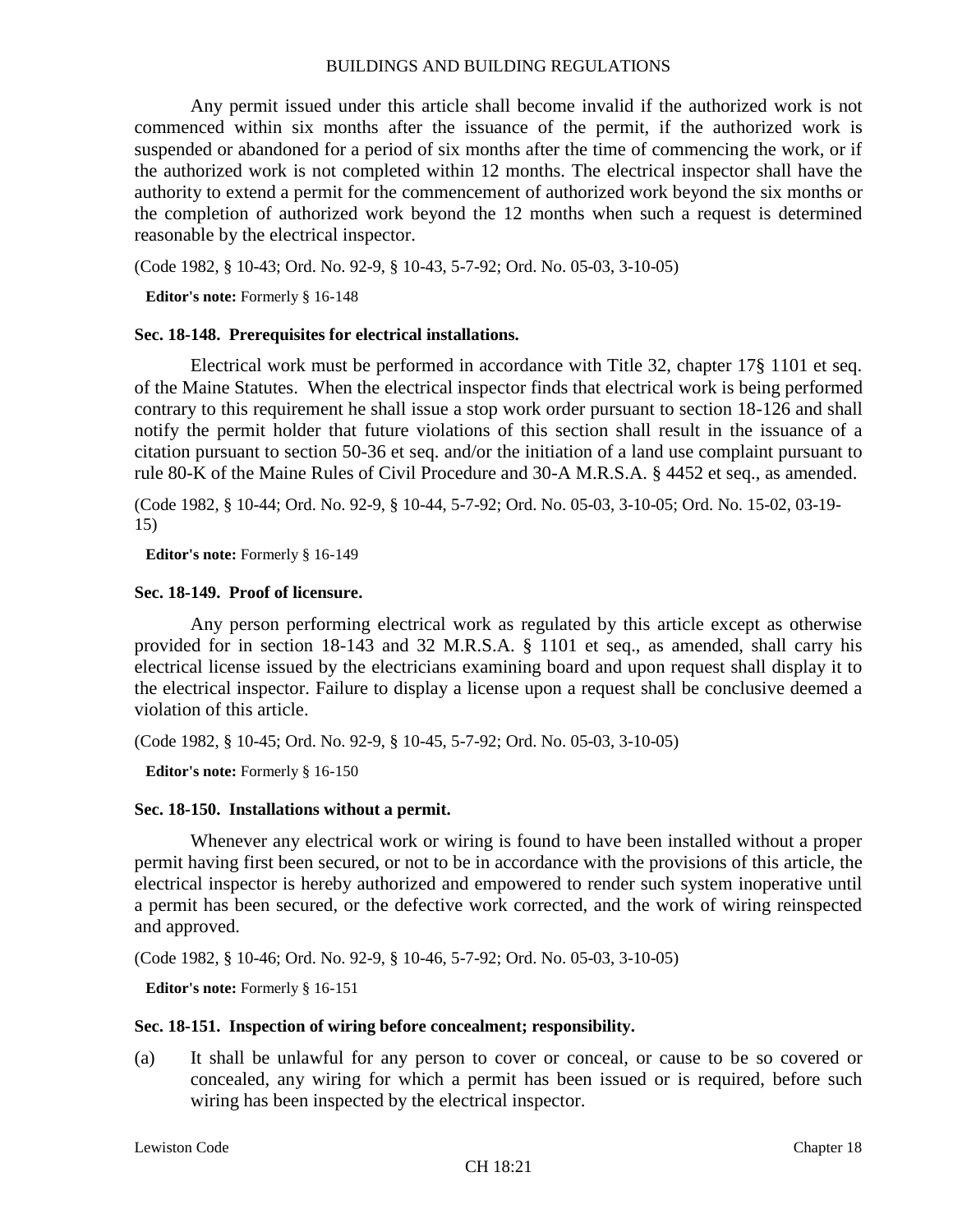(b) All new work shall be inspected before it is concealed by wall or ceiling paneling. The electrical permit holder or owner, or both, shall be held responsible if the inspector has not been notified for an inspection. The inspector may insist on exposing such concealed work.

(Code 1982, § 10-47; Ord. No. 92-9, § 10-47, 5-7-92; Ord. No. 05-03, 3-10-05)

**Editor's note:** Formerly § 16-152

#### **Sec. 18-152. Application for inspection; examination of work.**

Upon application being made for the inspection of any electrical work for which a permit has been issued, the electrical inspector shall make a careful examination of all such work in order to determine whether it has been done in conformity with the provisions of this article.

(Code 1982, § 10-48; Ord. No. 92-9, § 10-48, 5-7-92; Ord. No. 05-03, 3-10-05)

**Editor's note:** Formerly § 16-153

#### **Sec. 18-153. Statement of defects.**

In any case where defective work is found, the electrical inspector shall furnish the person to whom the permit for the work was issued a verbal statement indicating the defective work and the nature of such defects. When required in writing by the permit holder, a written statement indicating the defective work and nature of such defects shall be provided by the inspector.

(Code 1982, § 10-49; Ord. No. 92-9, § 10-49, 5-7-92; Ord. No. 05-03, 3-10-05)

**Editor's note:** Formerly § 16-154

#### **Sec. 18-154. Certificate of inspection required.**

When the electrical inspector finds the work for which a permit was issued done in conformity with the provisions of this article, where required he shall issue in writing a certificate of inspection therefor, which shall identify the premises and the work covered by the permit and shall show that such work has been properly done.

(Code 1982, § 10-50; Ord. No. 92-9, § 10-50, 5-7-92; Ord. No. 05-03, 3-10-05)

**Editor's note:** Formerly § 16-155

#### **Sec. 18-155. Schedule of fees for electrical permits.**

The fees for permits under this article shall be paid by the applicant for such permits in accordance with a fee schedule established by the city council.

(Code 1982, § 10-51; Ord. No. 92-9, § 10-51, 5-7-92; Ord. No. 05-03, 3-10-05)

**Editor's note:** Formerly § 16-156

#### **Secs. 18-156--18-170. Reserved.**

# **DIVISION 4. STANDARDS**

**Sec. 18-171. Installations.**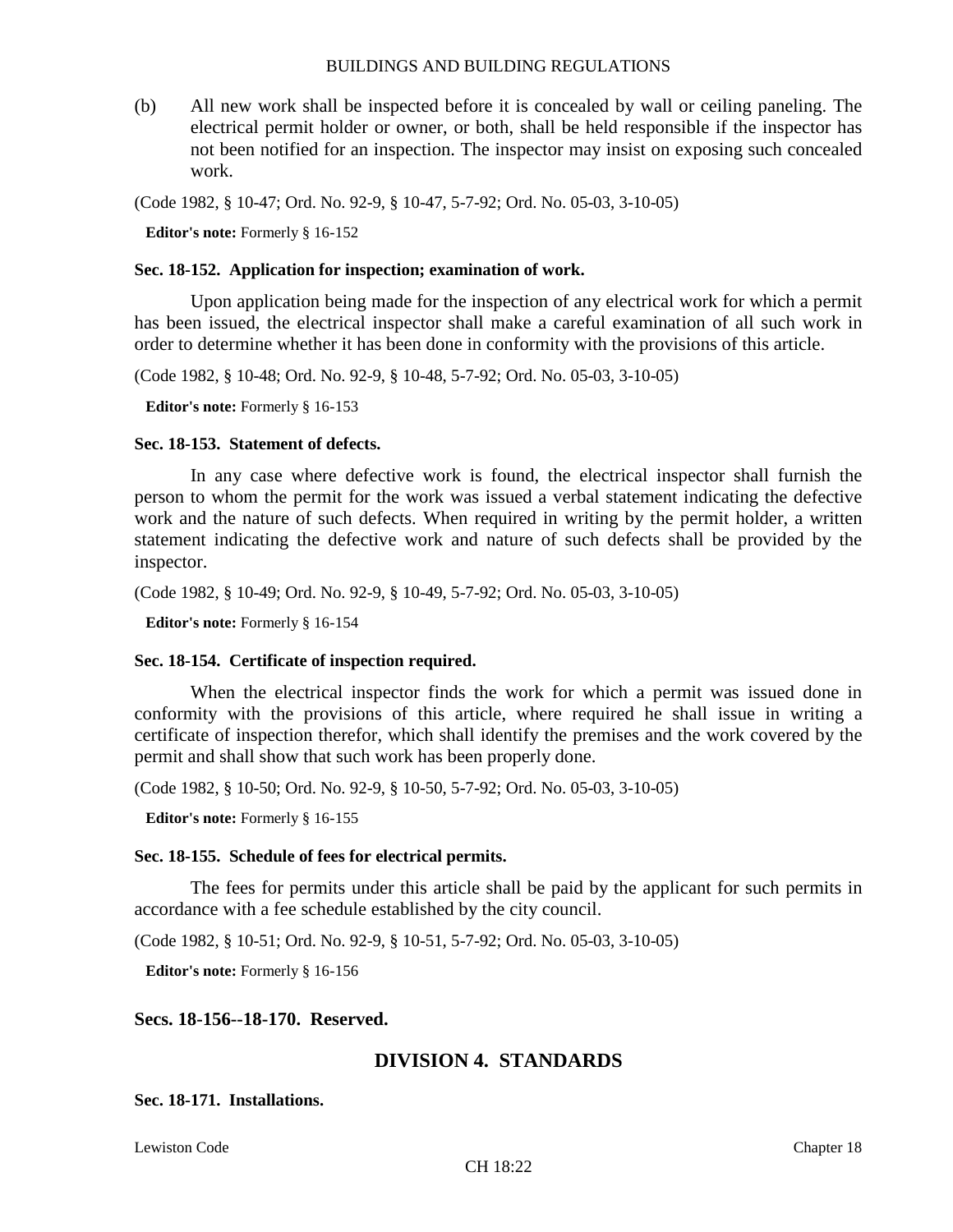All electrical installations shall be in conformity with the provisions of this article and the approved standards for safety to life and property. Unless otherwise provided by this article, conformity with NFPA 70 (National Fire Protection Association), National Electrical Code, 2014 Edition shall be deemed as conforming with approved standards for safety to life and property with the following amendments:

200.6 Means of Identifying Grounded Conductors.

- (D) Grounded Conductors of Different Systems. Where grounded conductors of different systems are installed in the same raceway, cable box, auxiliary gutter, or other type of enclosure, each grounded conductor shall be identified by system. Identification that distinguishes each system grounded conductor shall be permitted by one of the following means:
	- (1) One system grounded conductor shall have an outer covering conforming to 200.6(A) or 200.6(B).
	- (2) The grounded conductor(s) of other systems shall have a different outer covering conforming to 200.6(A) or 200.6(B) or by an outer covering of white or gray with a readily distinguishable colored strip other than green running along the insulation.
	- (3) Other and different means of identification as allowed by 200.6(A) or (B) that will distinguish each system grounded conductor.

The means of identification shall be permanently posted where the conductors of different systems originate.

- 210.5 Identification for Branch Circuits.
	- (C) Identification of Underground Conductors. Underground conductors shall be identified in accordance with  $210.5(C)(1)$ , (2) and (3).

(3) Posting of Identification Means. The method utilized for conductors originating within each branch-circuit panelboard or similar branch-circuit distribution equipment shall be permanently posted at each branch-circuit panelboard or similar branch-circuit distribution equipment.

215.12 Identification for Feeders.

(C) Identification of Ungrounded Conductors.

(1) Feeders Supplied from More Than One Nominal Voltage System.

(b) Posting of Identification Means. The method utilized for conductors originating with each feeder panel at each branch-circuit panel board or similar branch-circuit distribution equipment.

- 334.10 Uses Permitted
	- (3) Other structures permitted to be of Types III, IV, and V construction except as prohibited in 334.12.
- 334.12 Uses Not Permitted.
	- (A) Types NM, NMC, and NMS cables shall not be permitted as follows: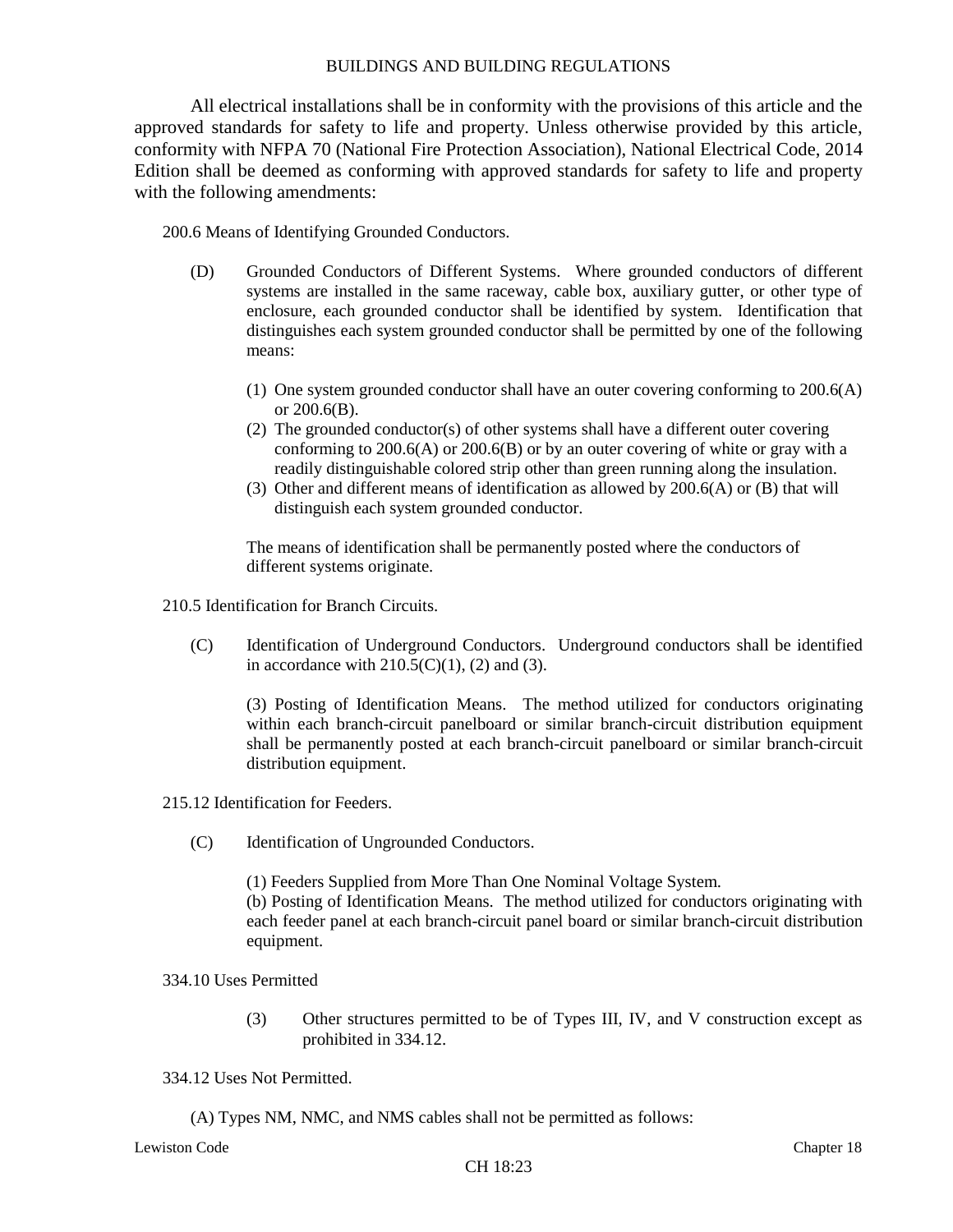- (2) *Exposed in dropped or suspended ceilings I other than one and two family and multifamily dwelling* is hereby deleted.
- 338.12 Uses Not Permitted.
	- (B) Underground Service-Entrance Cable.
		- (1) For interior wiring of branch circuits and feeders originating and terminating within the same building.
		- (2) For aboveground installations except where USE cable emerges from the ground and is terminated in an enclosure at a location acceptable to the Authority Having Jurisdiction and the cable is protected in accordance with 300.5(D).

702.4 Capacity and Rating.

(B) System Capacity.

(2) Automatic Transfer Equipment. For other than single-family dwellings, where automatic transfer equipment is used, an optional standby system shall comply with  $(2)(a)$  or  $(2)(b)$ .

Code 1982, § 10-66; Ord. No. 92-9, § 10-66, 5-7-92; Ord. No. 01-10, 7-5-01; Ord. No. 05-03, 3-10-05; Ord. No. 11-09, 10-20-11; Ord. No. 15-02, 03-19-15)

#### **Sec. 18-172. Aluminum wire.**

No copper-clad aluminum wire smaller than size no. 6 A.W.G. may be used to conduct electricity. Sizes larger than no. 6 A.W.G. may be used with mechanical lugs and connectors approved for this purpose by the electrical inspector.

(Code 1982, § 10-67; Ord. No. 92-9, § 10-67, 5-7-92)

#### **Sec. 18-173. Service entrance equipment; switches, conduit.**

- (a) All new single-family residences shall have an entrance switch rated no smaller than 100 ampere capacity.
- (b) For more than one family or multiple residences, an entrance switch conforming with the National Electrical Code requirements shall be considered the minimum.
- (c) In cases of multiple apartments where the main switch is deemed inaccessible by the fire or electrical inspector, an accessible location will be required.

(Code 1982, § 10-68; Ord. No. 92-9, § 10-68, 5-7-92)

#### **Sec. 18-174. Fustat plugs or circuit breakers required.**

- (a) It is required on all new and alteration work to use tamperproof fustat plugs or circuit breakers. This will eliminate overfusing on branch circuits.
- (b) The electrical inspector shall be authorized in cases of oversized fusing to require that fustat or circuit breaker panels replace existing plug fuse panels.

(Code 1982, § 10-70; Ord. No. 92-9, § 10-69, 5-7-92)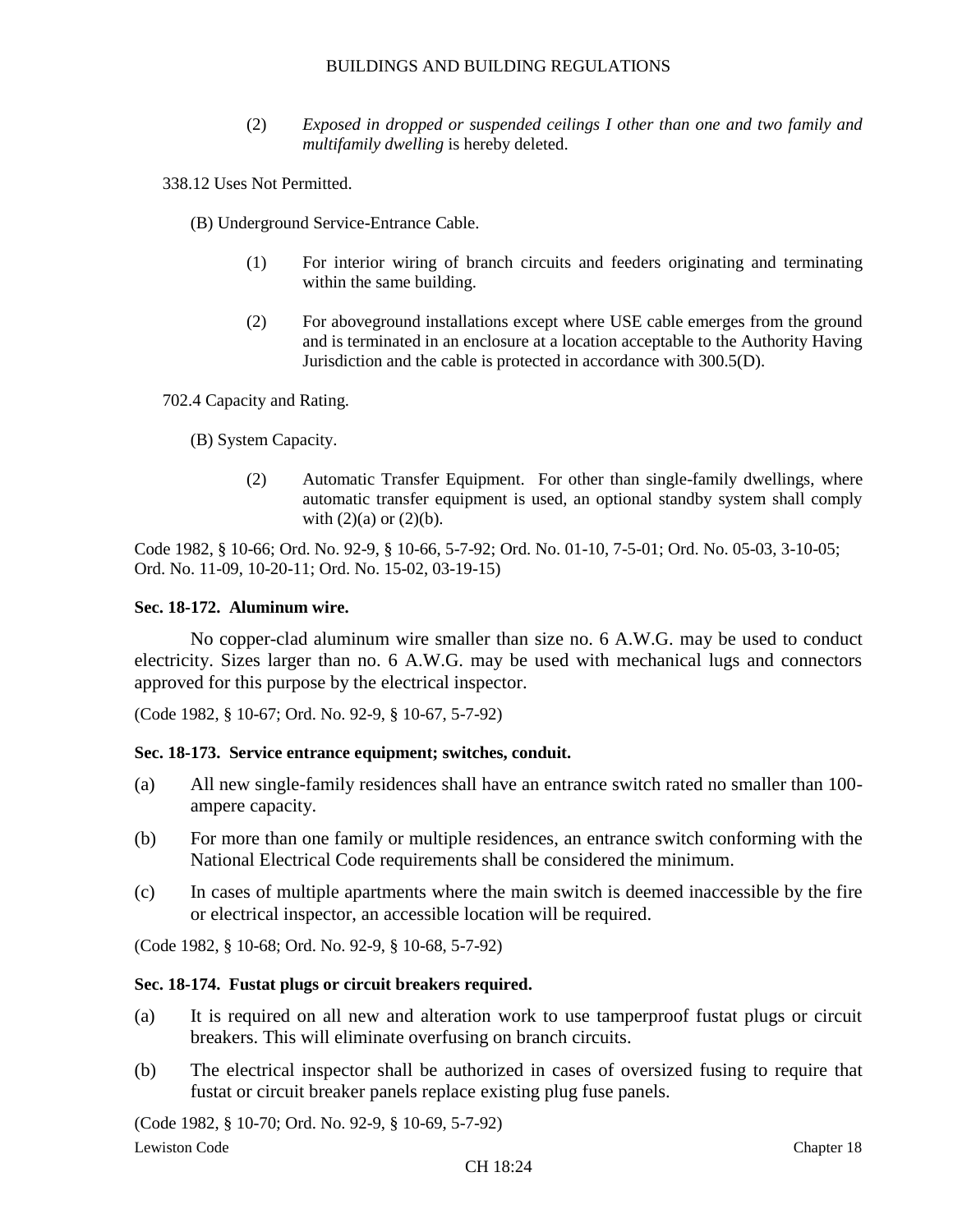#### **Sec. 18-175. Reserved.**

**Editor's note:** Ord. No. 15-02, effective March 19, 2015, repealed § 18-175 in its entirety. Formerly, said section pertained to installation of rigid conduit.

#### **Sec. 18-176. Reserved.**

**Editor's note:** Ord. No. 05-03, effective March 10, 2005, repealed § 18-176 in its entirety. Formerly, said section pertained to spring type backwired snap switches and receptacles as enacted by Code 1982, § 10-1; as amended.

#### **Sec. 18-177. Reserved.**

**Editor's note:** Ord. No. 05-03, effective March 10, 2005, repealed § 18-177 in its entirety. Formerly, said section pertained to Article 110-26(F)(1)(B) of the 1999 NEC--Foreign systems as enacted by Ord. No. 01-10, adopted July 5, 2001.

#### **Secs. 18-178--18-185. Reserved.**

# **DIVISION 5. POLES AND WIRES**

#### **Sec. 18-186. Supports required; owner's consent when buildings are used.**

- (a) All wires when placed above the surface of the ground shall be suspended from poles or buildings, or other supports to be maintained by the persons using such wires.
- (b) No wire shall be suspended from or attached to any building for the purpose of conducting electricity, unless by permission of the owner of such building.

(Code 1982, § 10-93)

#### **Sec. 18-187. Safe carrying of wires required.**

Every person owning, leasing or operating wires as described in this division shall, within 48 hours after notice served by the inspector, make such substitution or repairs of posts, supports, crossarms, or stays for the safe carrying of such wires as may be required by the inspector.

(Code 1982, § 10-94)

#### **Sec. 18-188. Disposition of scraps, unused coils, loose ends regulated.**

No person shall permit pieces of wires to be left on the surface of any street or sidewalk; nor permit unused coils or loose ends of wires to remain attached to any crossarm or posts more than 24 hours. (Code 1982, § 10-95; Ord. No. 05-03, 3-10-05)

**Secs. 18-189--18-199. Reserved.**

#### **ARTICLE VI. REGISTRATION REQUIREMENT FOR MULTI-FAMILY BUILDINGS**

#### **Sec. 18-200. Purpose; intent.**

The city has a large number of multi-family buildings, many of which are older and present property owners and managers significant challenges regarding upkeep and maintenance while placing a significant burden on the city's code enforcement efforts. The number of real estate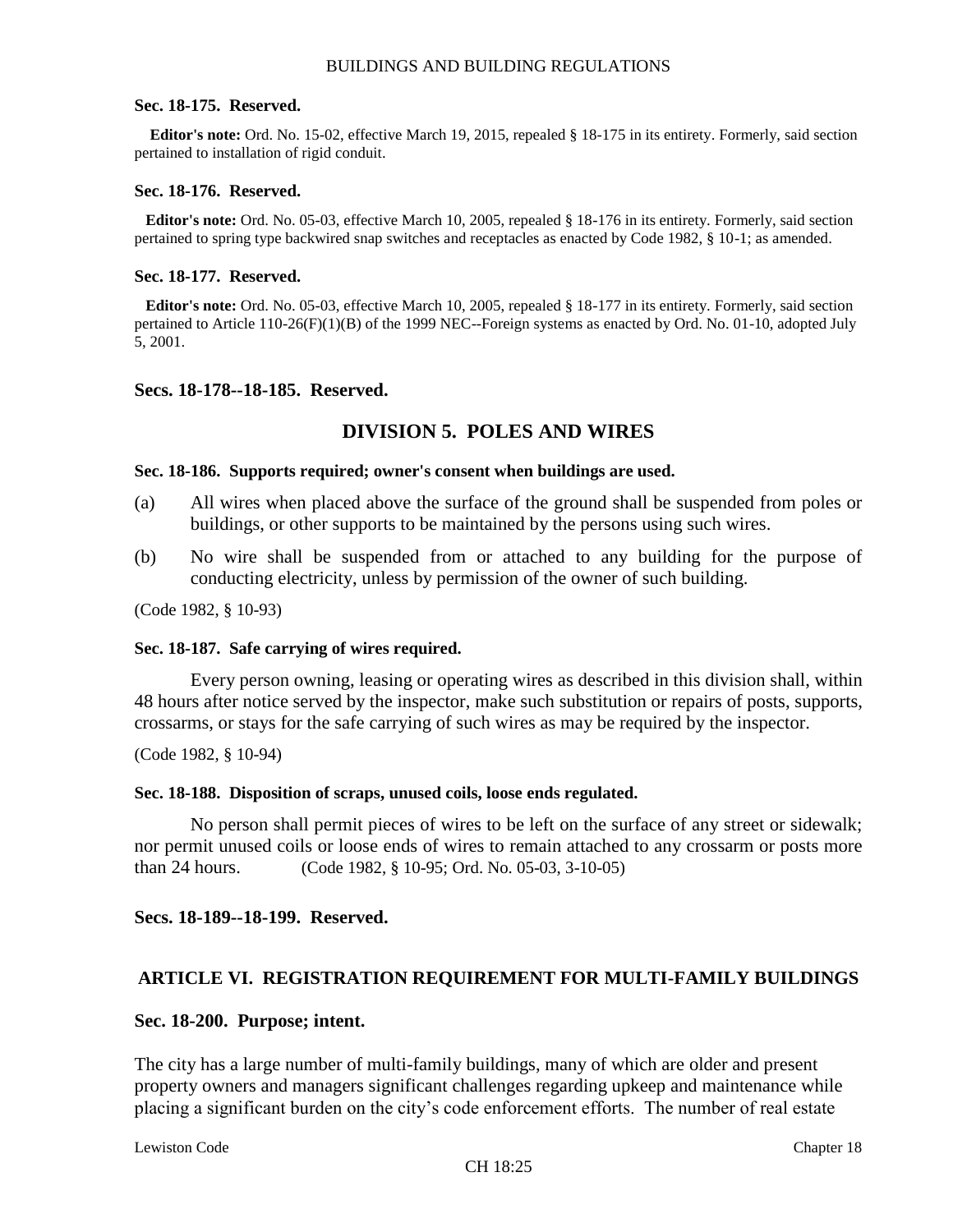proprietorships, partnerships, and corporations that own buildings in the city, sometimes managed through property management companies, creates challenges to the proper enforcement of the city's fire, building, and property maintenance codes, all of which are designed to ensure the public safety and welfare of residents.

The purpose of this article is to: require disclosure of the ownership of these buildings; identify those responsible for maintaining them and responding to violations identified through city inspections; ensure the city has access to contact information on the individual who is responsible for responding to emergencies; provide basic information on these buildings to allow the city to effectively develop and implement housing policies and programs; and provide residents, including both owners and renters, accurate, complete, and transparent data about the city's Multi-Family housing stock. Information priorities include:

- (a) Accurate, up-to-date, and complete ownership, management, and contact information for every Multi-Family building;
- (b) An accurate inventory of dwelling unit quantity and configuration; and
- (c) An accurate assessment of certain items that impact the health and safety of dwelling units.

(Ord. 19-10, 10-31-19)

# **Sec. 18-201. Definitions.**

The following words and terms, when used in this article, have the following meanings, unless the context clearly indicates otherwise. Terms not defined in this article, which are defined in articles adopted by reference, have the meanings ascribed to them as stated in those articles.

*Business Operator:* A specific individual person, not a corporation or partnership, with a legal ownership interest in a property who makes financial, maintenance, and policy decisions.

*Emergency Contact:* The individual who responds to emergency after hour calls from tenants and public safety personnel.

*Legal Owner:* The individual or legal entity, such as an LLC or LP, holding the deed to the property.

*Multi-Family Building:* A detached building in common ownership interest containing three (3) or more dwelling units designed for residential use and occupancy by three (3) or more families living independently of one another, including mixed use buildings, that is not a single-family dwelling, excluding Boarding and Lodging Houses or such other buildings that are separately licensed by the City or the State of Maine.

*Property Management Company, Property Manager:* An individual or business entity, which may be the Building Owner, Business Operator, or a party that has no ownership stake in a property, that serves as property manager on behalf of and at the direction of the Business Operator or Legal Owner; an individual or business entity that maintains and repairs the physical property and often manages tenant relationships and routine matters involving the property. The Property Manager serves as the primary contact for the City, its inspectors, and tenants.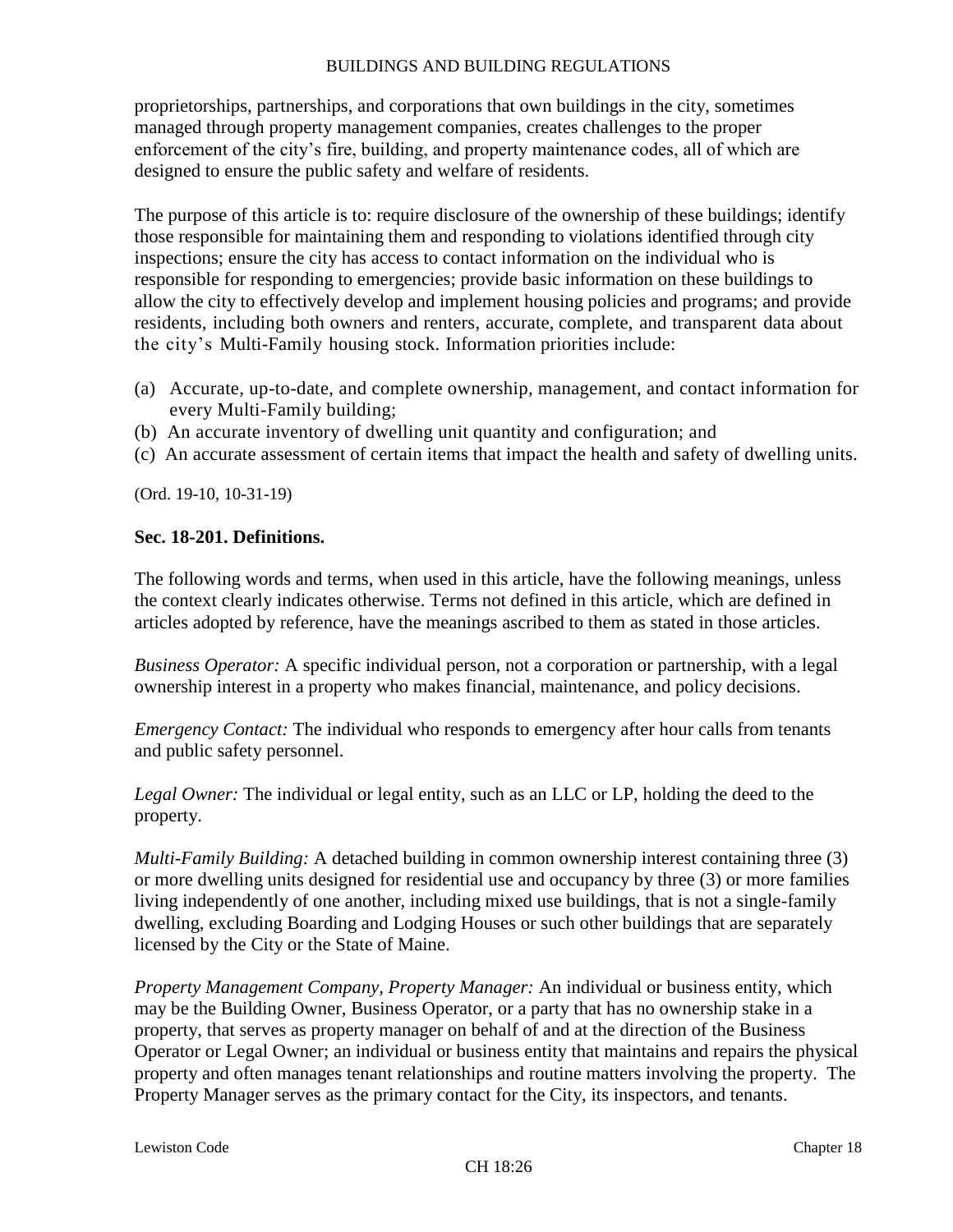*Rent:* Payments made for the use of a premises, including, but not limited to, money, services, trade, or a combination thereof; or the sharing of housing expenses with persons not part of the homeowner's immediate family.

(Ord. 19-10, 10-31-19)

# **Sec. 18-202. Applicability; exceptions.**

- (a) The provisions of this article apply to all Multi-Family Buildings except as noted in (b).
- (b) The provisions of this article do not apply to single family dwelling units; dwelling units in cooperative, condominium, or townhouse buildings where no one entity owns more than two dwelling units; lodging houses, hotels, motels, or bed and breakfasts; hospitals; convalescent, rest, or nursing homes; residential care or congregate care facilities or other institutional beds or rooms used for medical or mental health treatment services otherwise licensed by the city or state; or mobile home parks.

(Ord. 19-10, 10-31-19)

# **Sec. 18-203. Registration required.**

All Multi-Family buildings in which rental housing is located must be individually registered with the city, at no cost, under the terms of this article. No person, including without limitation a legal owner, owner's associate, real estate broker, associate real estate broker, real estate agent, business operator, or property manager, shall allow any rental housing unit to be occupied, or let or offer to another any Multi-Family rental housing unit for occupancy, or charge, accept or retain rent for any dwelling unit, unless the Legal Owner, the Business Operator, or the Property Manager has registered under the terms of this article. Any person carrying on such a business activity without registering is in violation of this article.

A registration certificate will be issued to the Legal Owner of the building named on the approved registration form or, at the request of the Legal Owner, to the Property Manager. One certificate will be issued for each building. The certificate for each building shall include emergency contact information for that building.

The registration certificate, or a facsimile thereof, shall be posted and shall remain posted in close proximity to the main entrance of the structure in an area that is easily accessible to tenants during the full period the registration is in effect.

Such registration is voided upon the sale or transfer of the building to a new owner.

(Ord. 19-10, 10-31-19)

# **Sec. 18-204. Renewal; term.**

Lewiston Code Chapter 18 Chapter 18 Chapter 18 Chapter 18 Chapter 18 Chapter 18 Chapter 18 Chapter 18 Chapter 18 Before March 1 of each year, the Legal Owner, the Business Operator, or the Property Manager shall submit a registration application for each Multi-Family building. Within 60 days of purchasing or transferring the ownership of such building, or converting a building into a Multi-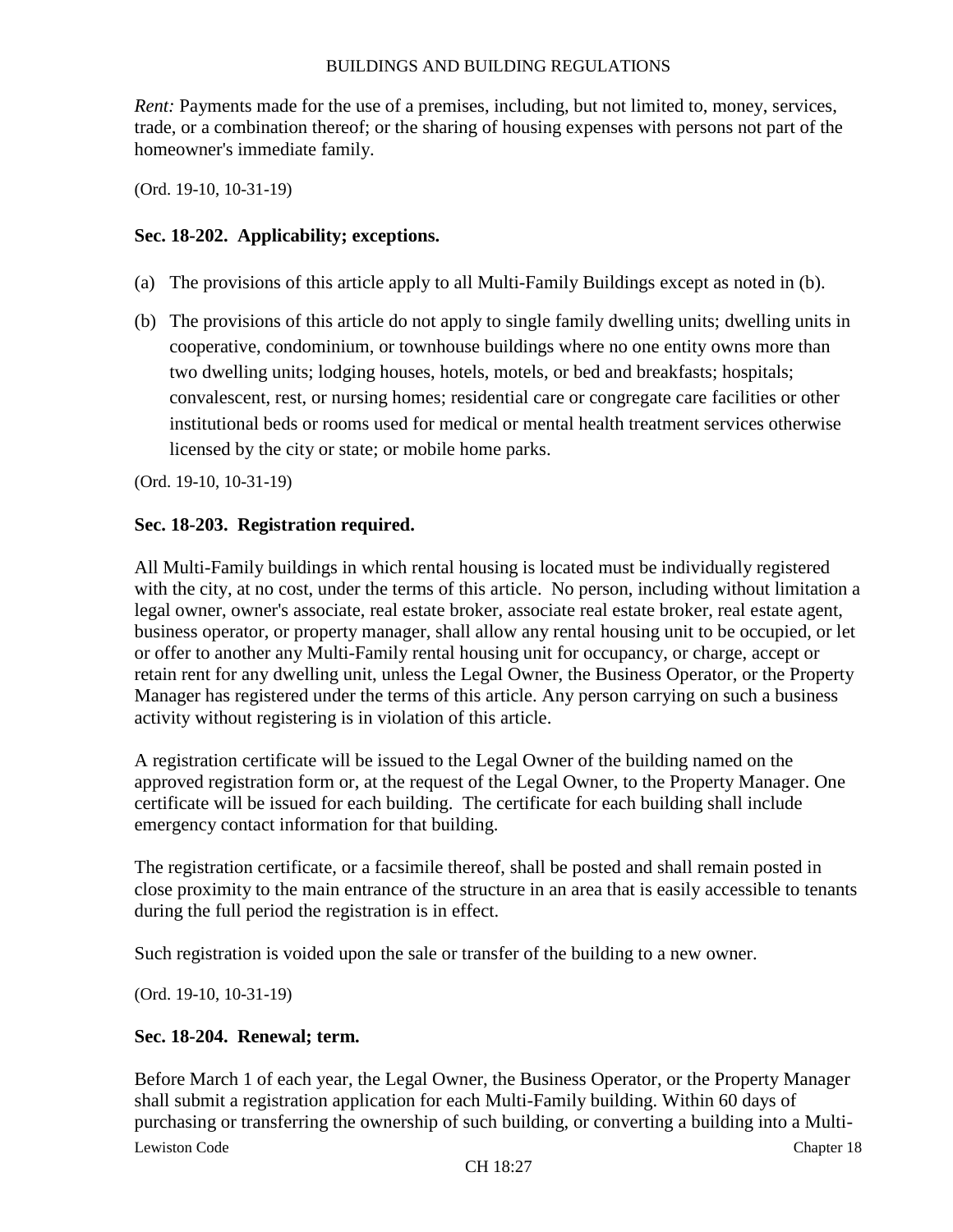Family property including through the addition of more units, the Legal Owner, the Business Operator, or the Property Manager shall register the building. Newly constructed Multi-Family buildings must be registered within 30 days of the date the city issues a certificate of occupancy. All registrations expire at the end of February.

(Ord. 19-10, 10-31-19)

# **Sec. 18-205. Registration process and requirements.**

A registration application shall be made to the City Clerk's Office on a form furnished by the City Clerk and shall include the following information:

- (a) Name, business or residence address, cell and primary telephone numbers, and email address of the Legal Owner or owners of the building;
- (b) Name, business or residence address, cell and primary telephone numbers, and email address of the Business Operator of the building;
- (c) Name, business or residence address, cell and primary telephone numbers, and email address of the Property Manager of the building. This is the individual with whom the City will schedule inspections and who takes responsibility for maintaining the building, including responding to emergencies occurring during business hours. This individual may be the Legal Owner or the Business Operator
- (d) Emergency Contact. The name, business or residence address, cell and primary telephone numbers, and e-mail address for the city's primary contact for after hours emergencies at the building.
- (e) Street address and real estate tax identification number of the building.
- (f) Number and type of dwelling units within the building. For each building, the number of floors, number of units by bedroom count, and the number of vacant units must be provided.
- (g) The year the building was constructed and documentation, if any, of the buildings lead free or lead safe status.
- (h) Whether the building has a monitored or supervised fire alarm or sprinkler system.

Any Changes to the information required in (a), (b), (c), and (d) that occur more than thirty days in advance of the date of the next required registration must be reported to the city clerk within fifteen days of its occurrence.

All owners must allow on-site inspections of their buildings by the city including, without limitations, all rental units. Failure to allow such inspections will result in revocation of the building's registration.

All Multi-family buildings must be registered prior to March 1, 2020.

(Ord. 19-10, 10-31-19; Ord. No. 20-01, 02-20-20)

# **Sec. 18-206. Rejection of registration.**

The city clerk may reject any registration application where the application is incomplete or has been determined to include inaccurate information. Buildings with rejected registrations will be considered unregistered.